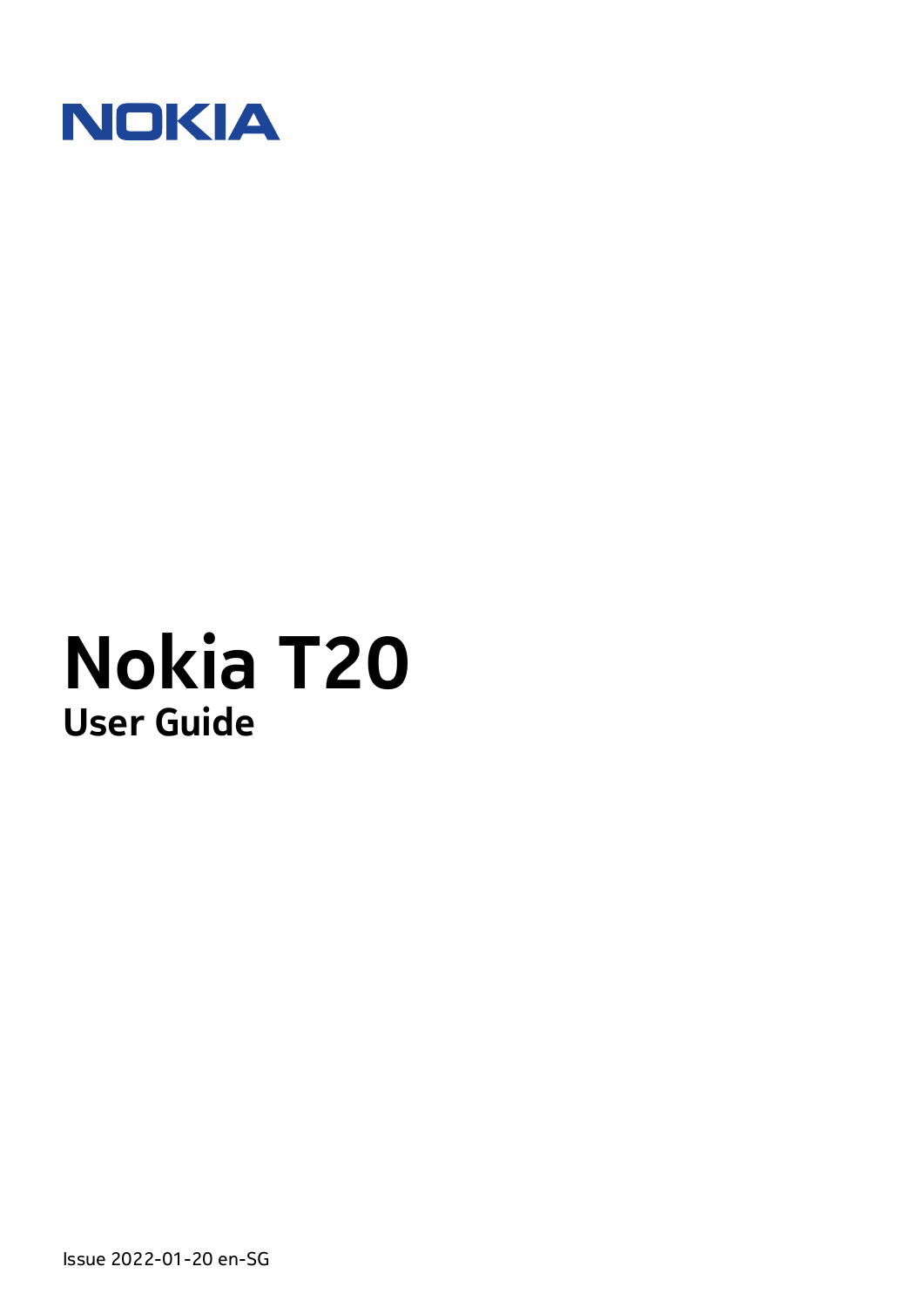# **Table of Contents**

|                         | About this user guide                                                                                       | 4              |
|-------------------------|-------------------------------------------------------------------------------------------------------------|----------------|
| $\overline{2}$          | <b>Get started</b>                                                                                          | 5              |
|                         |                                                                                                             | 5              |
|                         |                                                                                                             | 6              |
|                         |                                                                                                             | $\overline{7}$ |
|                         |                                                                                                             | 8              |
|                         |                                                                                                             | 8              |
|                         |                                                                                                             | 8              |
| $\overline{\mathbf{3}}$ | <b>Basics</b>                                                                                               | 12             |
|                         |                                                                                                             | 12             |
|                         |                                                                                                             | 12             |
|                         |                                                                                                             | 13             |
|                         |                                                                                                             | 13             |
|                         |                                                                                                             | 14             |
| 4                       | <b>Protect your tablet</b>                                                                                  | 15             |
|                         |                                                                                                             | 15             |
|                         |                                                                                                             | 15             |
| 5                       | Camera                                                                                                      | 16             |
|                         |                                                                                                             | 16             |
|                         |                                                                                                             | 16             |
|                         |                                                                                                             | 16             |
| 6                       | Internet and connections                                                                                    | 18             |
|                         |                                                                                                             | 18             |
|                         | Browse the web $\ldots \ldots \ldots \ldots \ldots \ldots \ldots \ldots \ldots \ldots \ldots \ldots \ldots$ | 18             |
|                         |                                                                                                             | 18             |
|                         |                                                                                                             | 20             |
|                         |                                                                                                             |                |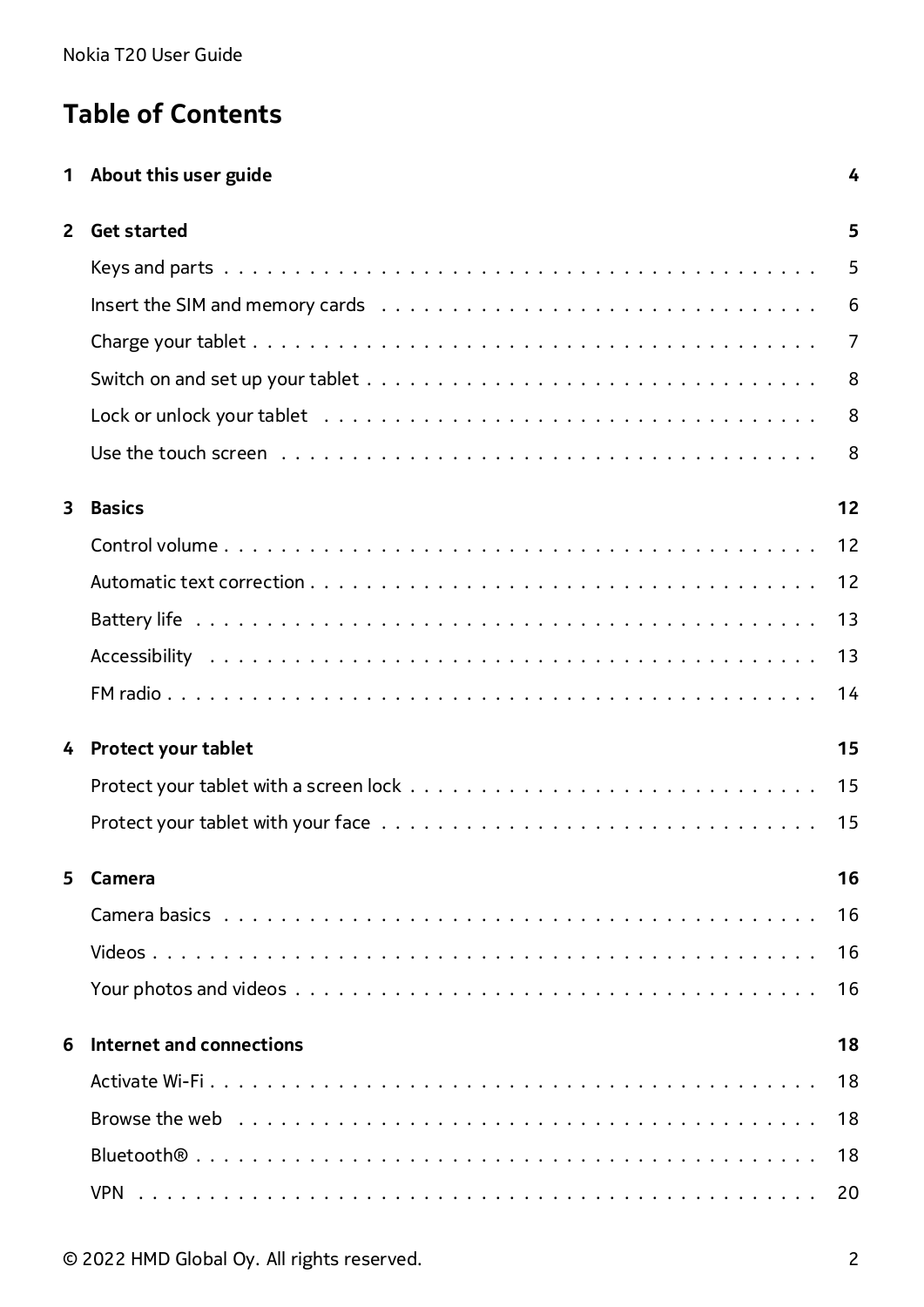| 7                                 | Organize your day          | 21 |
|-----------------------------------|----------------------------|----|
|                                   |                            | 21 |
|                                   |                            | 21 |
|                                   |                            | 22 |
|                                   |                            | 23 |
| 8                                 | <b>Maps</b>                |    |
|                                   |                            | 23 |
| 9                                 | Apps, updates, and backups | 24 |
|                                   |                            | 24 |
|                                   |                            | 24 |
|                                   |                            | 25 |
|                                   |                            | 25 |
|                                   |                            | 25 |
| 10 Product and safety information |                            |    |
|                                   |                            | 26 |
|                                   |                            | 26 |
|                                   |                            | 29 |
|                                   |                            | 29 |
|                                   |                            |    |
|                                   |                            | 30 |
|                                   |                            | 30 |
|                                   |                            | 32 |
|                                   |                            | 32 |
|                                   |                            | 32 |
|                                   |                            | 32 |
|                                   |                            | 33 |
|                                   |                            | 33 |
|                                   |                            | 34 |
|                                   |                            | 34 |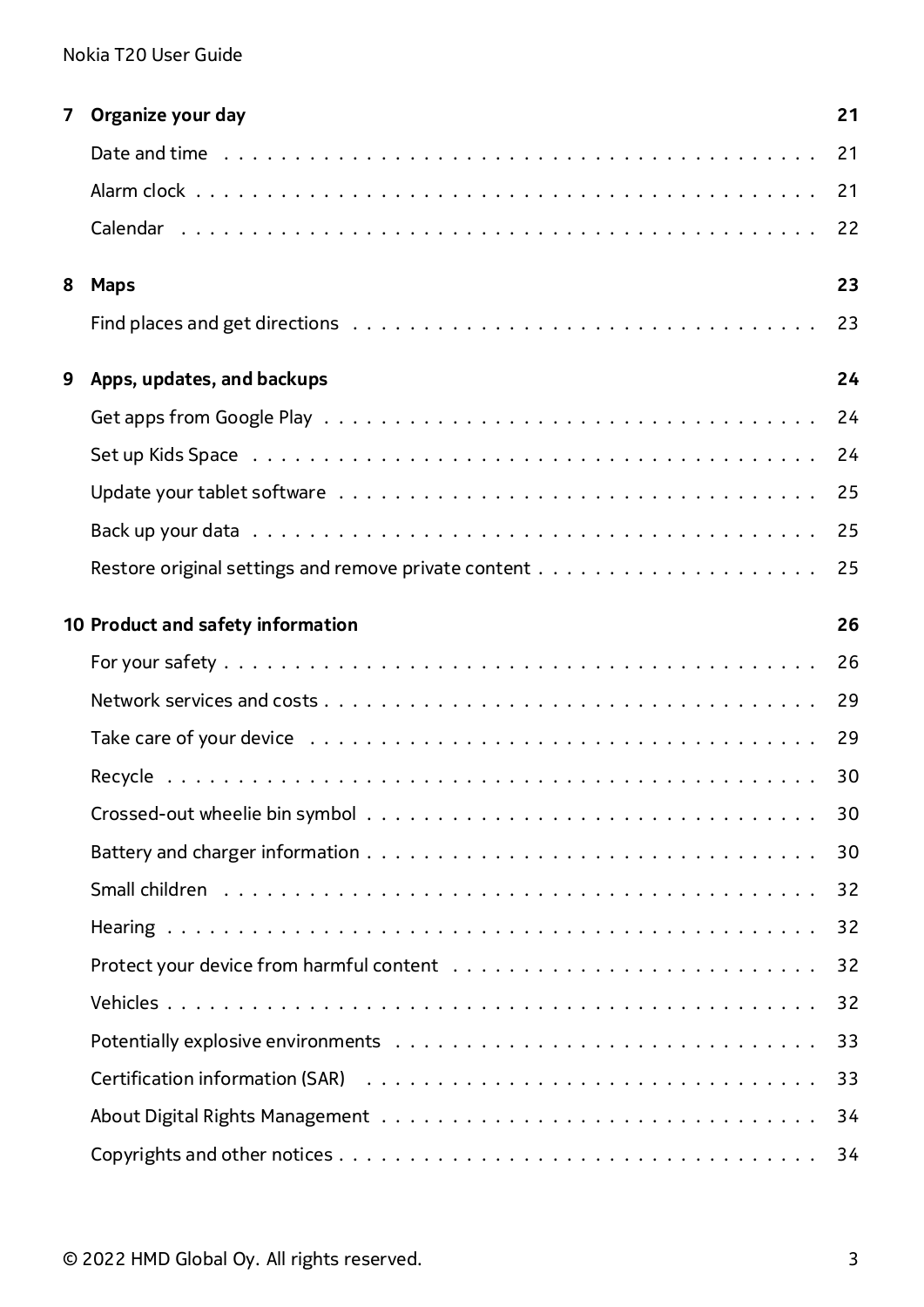$\left(\frac{1}{2}\right)$ 

# <span id="page-3-0"></span>**1 About this user guide**

**Important:** For important information on the safe use of your device and battery, read "For your safety" and "Product Safety" info in the printed user guide, or at www.nokia.com/support before you take the device into use. To find out how to get started

with your new device, read the printed user guide.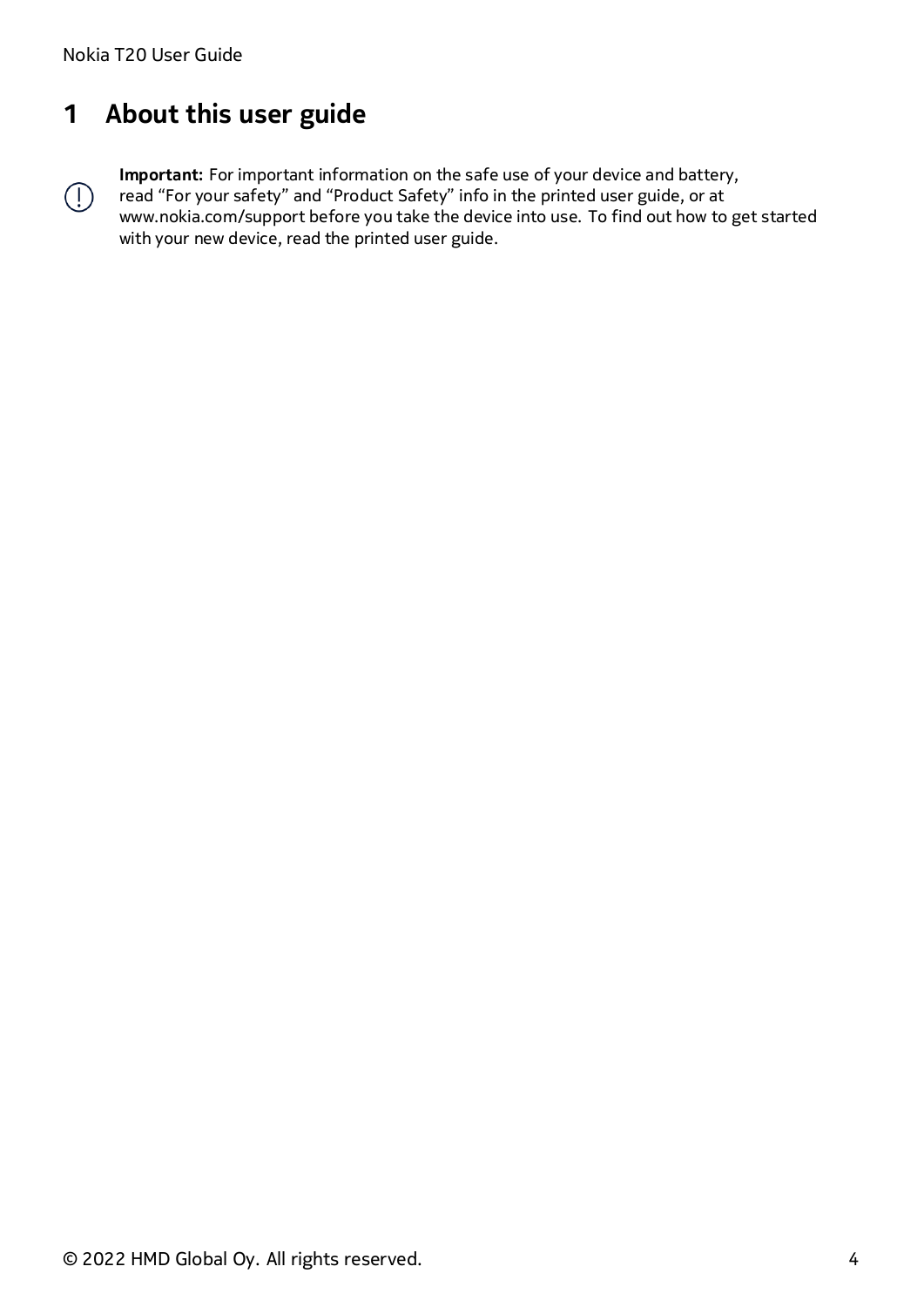# <span id="page-4-0"></span>**2 Get started**

### <span id="page-4-1"></span>**KEYS AND PARTS**

**Your tablet**



This user guide applies to the following models: TA-1394, TA-1397, TA-1392.

- 1. Flash
- 2. Camera
- 3. Loudspeaker
- 4. Power/Lock key
- 5. Volume keys
- 6. Microphone
- 7. SIM and memory card slot (TA-1394, TA-1397), memory card slot (TA-1392)
- 8. Hall sensor
- 9. Front camera
- 10. Light sensor
- 11. Loudspeaker
- 12. USB connector
- 13. Headset connector

Some of the accessories mentioned in this user guide, such as charger, headset, or data cable, may be sold separately.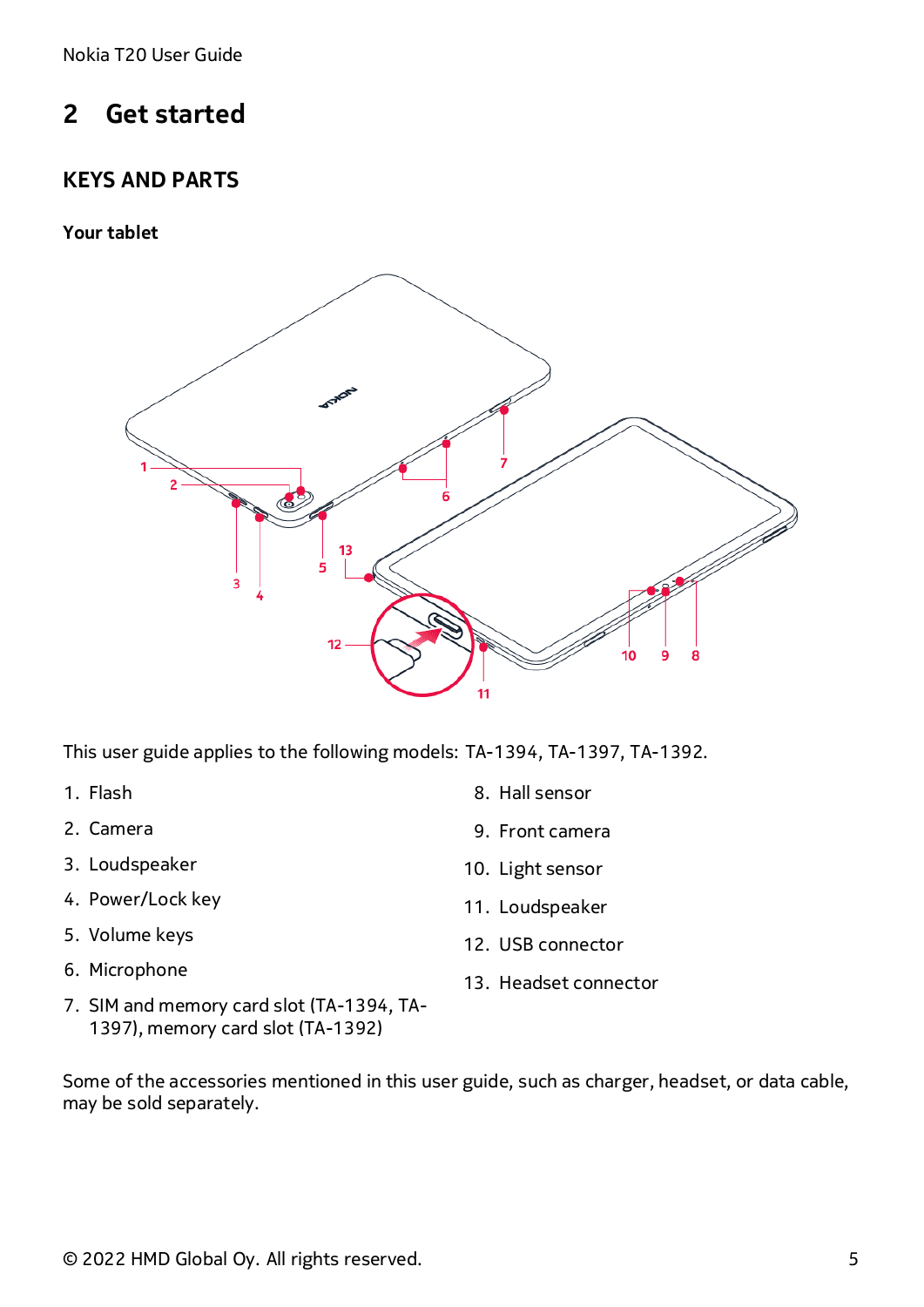#### **Parts and connectors, magnetism**

Do not connect to products that create an output signal, as this may damage the device. Do not connect any voltage source to the audio connector. If you connect an external device or headset, other than those approved for use with this device, to the audio connector, pay special attention to volume levels.

Parts of the device are magnetic. Metallic materials may be attracted to the device. Do not place credit cards or other magnetic stripe cards near the device for extended periods of time, since the cards may be damaged.

#### <span id="page-5-0"></span>**INSERT THE SIM AND MEMORY CARDS**

**Insert the cards TA-1394, TA-1397**



- 1. Open the SIM card tray: push the tray opener pin in the tray hole and slide the tray out.
- 2. Put the nano-SIM in the SIM slot on the tray with the contact area face down.
- 3. If you have a memory card, put it in the memory card slot.
- 4. Slide the tray back in.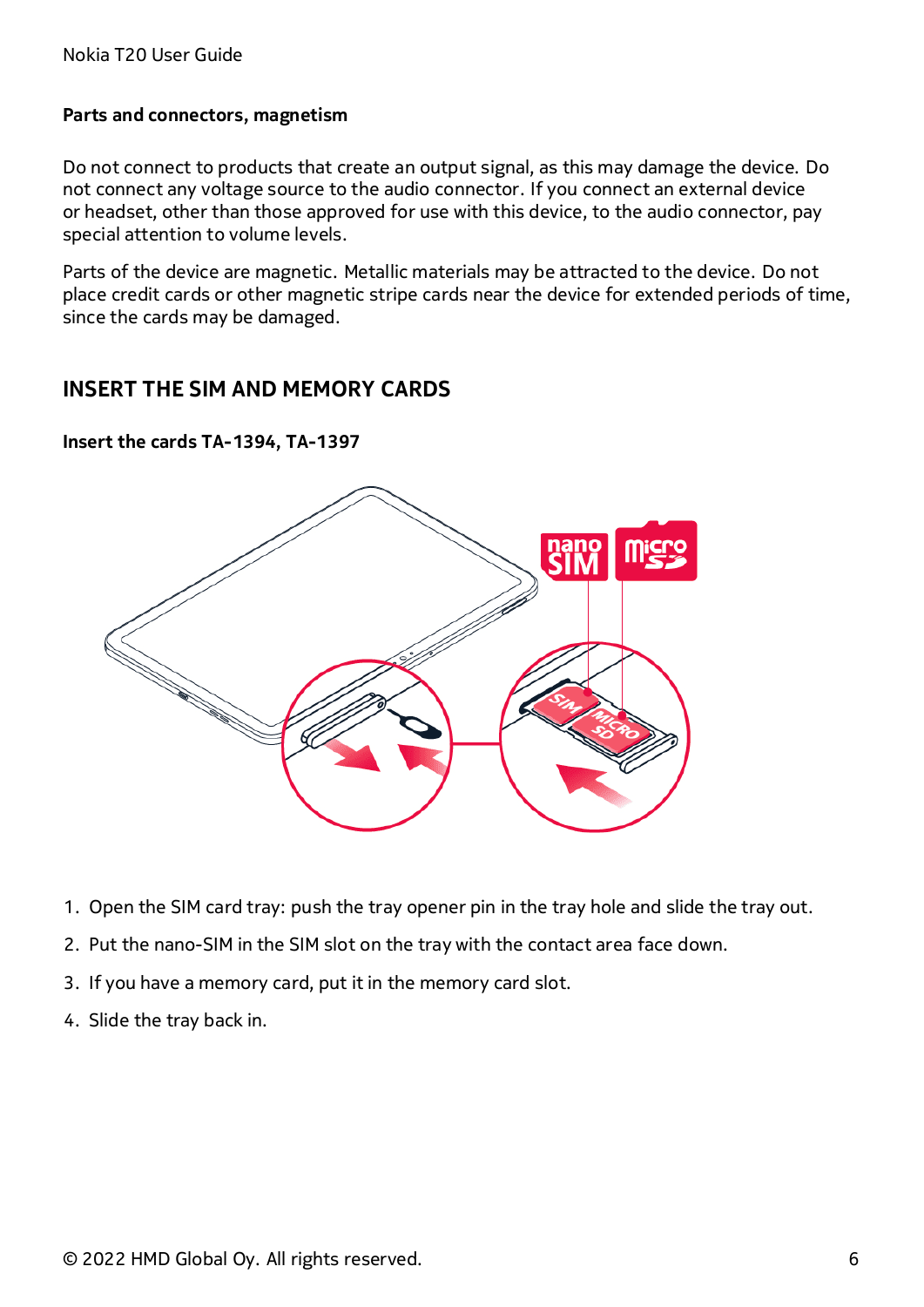#### **Insert the memory card TA-1392**



- 1. Open the memory card tray: push the tray opener pin in the tray hole and slide the tray out.
- 2. Put the memory card in the memory card slot on the tray.
- 3. Slide the tray back in.

 $\left( \begin{matrix} \cdot \\ \cdot \end{matrix} \right)$ 

**Important**: Do not remove the memory card when an app is using it. Doing so may damage the memory card and the device and corrupt data stored on the card.

**Tip:** Use a fast, up to 512 GB microSD memory card from a well-known manufacturer.

### <span id="page-6-0"></span>**CHARGE YOUR TABLET**

#### **Charge the battery**



1. Plug a compatible charger into a wall outlet.

© 2022 HMD Global Oy. All rights reserved. 7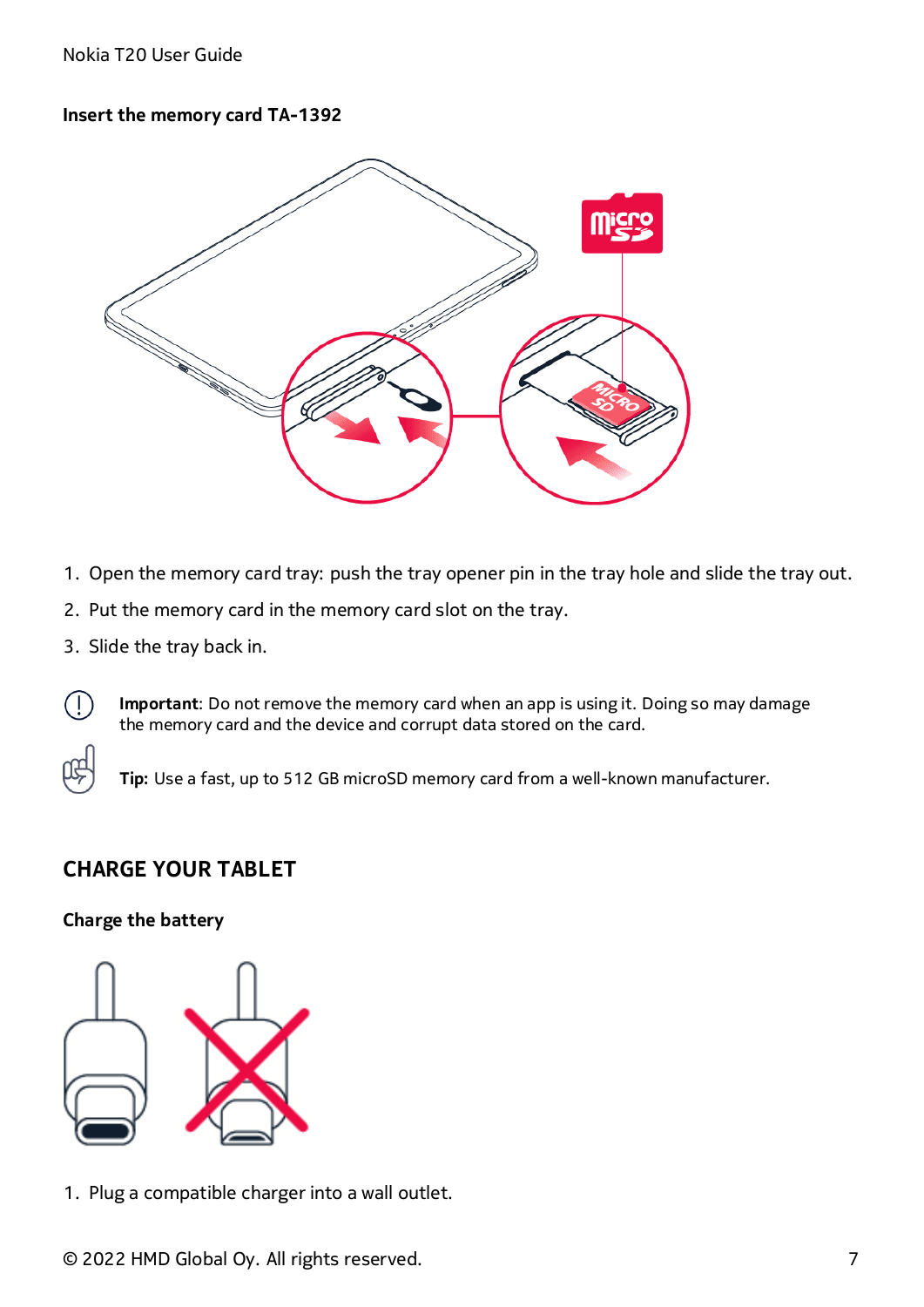2. Connect the cable to your tablet.

Your tablet supports the USB-C cable. You can also charge your tablet from a computer with a USB cable, but it may take a longer time.

If the battery is completely discharged, it may take several minutes before the charging indicator is displayed.

### <span id="page-7-0"></span>**SWITCH ON AND SET UP YOUR TABLET**

#### **Switch on your tablet**

- 1. To switch on your tablet, press and hold the power key until the tablet starts up.
- 2. Follow the instructions shown on the screen.

### <span id="page-7-1"></span>**LOCK OR UNLOCK YOUR TABLET**

#### **Lock your keys and screen**

To lock your keys and screen, press the power key.

#### **Unlock the keys and screen**

Press the power key, and swipe up across the screen. If asked, provide additional credentials.

### <span id="page-7-2"></span>**USE THE TOUCH SCREEN**

**Important**: Avoid scratching the touch screen. Never use an actual pen, pencil, or other sharp object on the touch screen.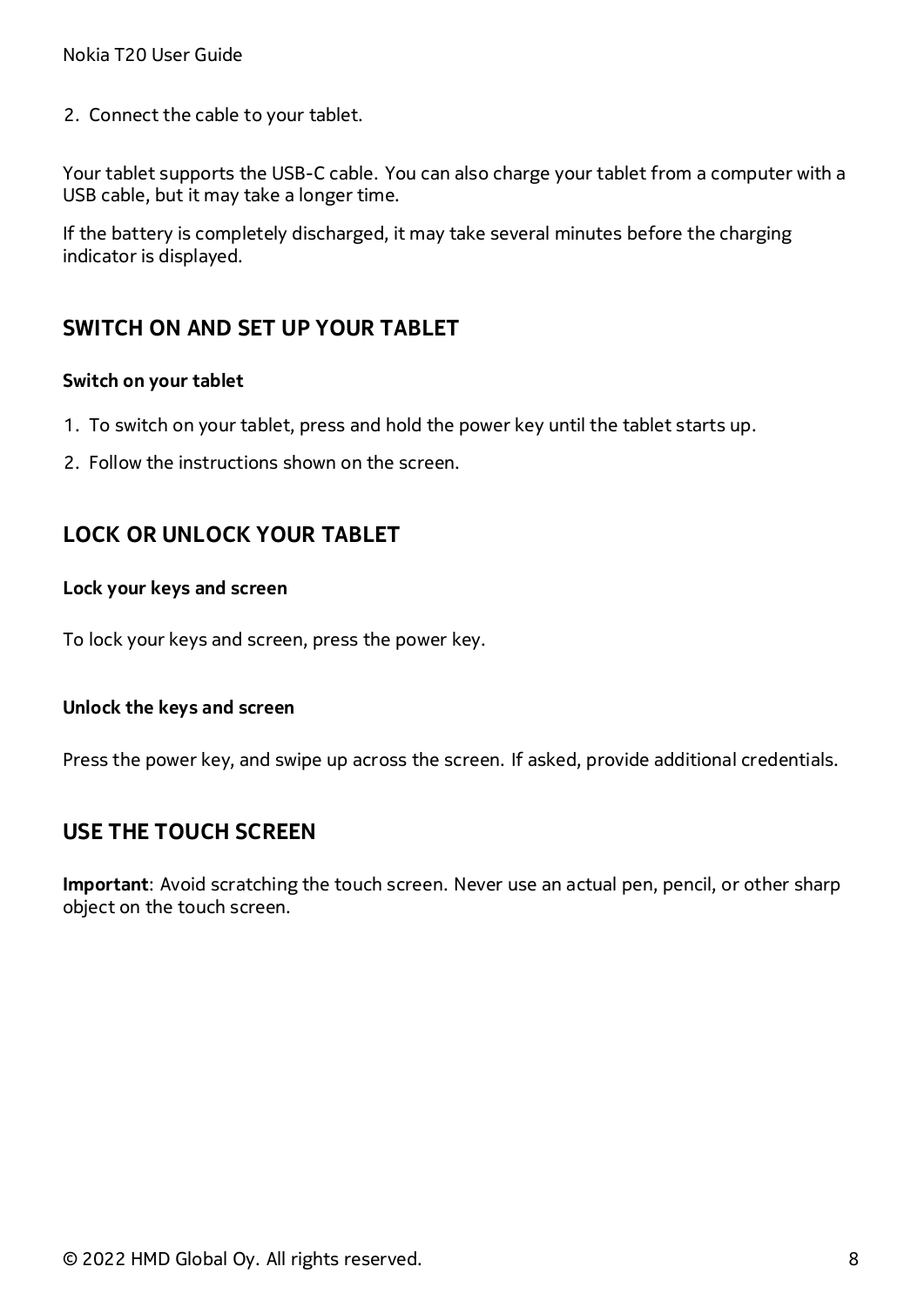### **Tap and hold to drag an item**



Place your finger on the item for a couple of seconds, and slide your finger across the screen.

### **Swipe**



Place your finger on the screen, and slide your finger in the direction you want.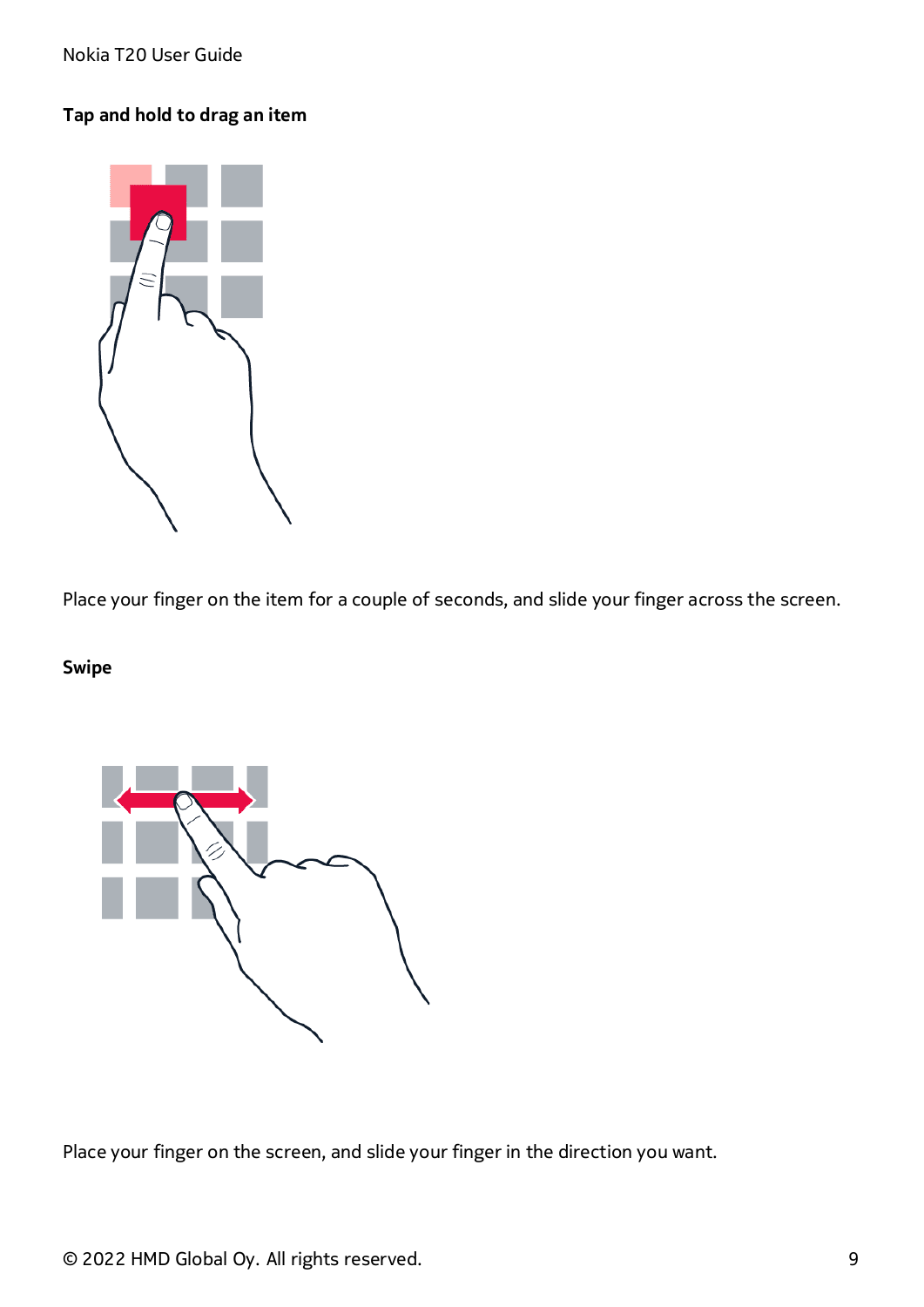#### **Scroll through a long list or menu**



Slide your finger quickly in a flicking motion up or down the screen, and lift your finger. To stop the scrolling, tap the screen.

#### **Zoom in or out**



Place 2 fingers on an item, such as a map, photo, or web page, and slide your fingers apart or together.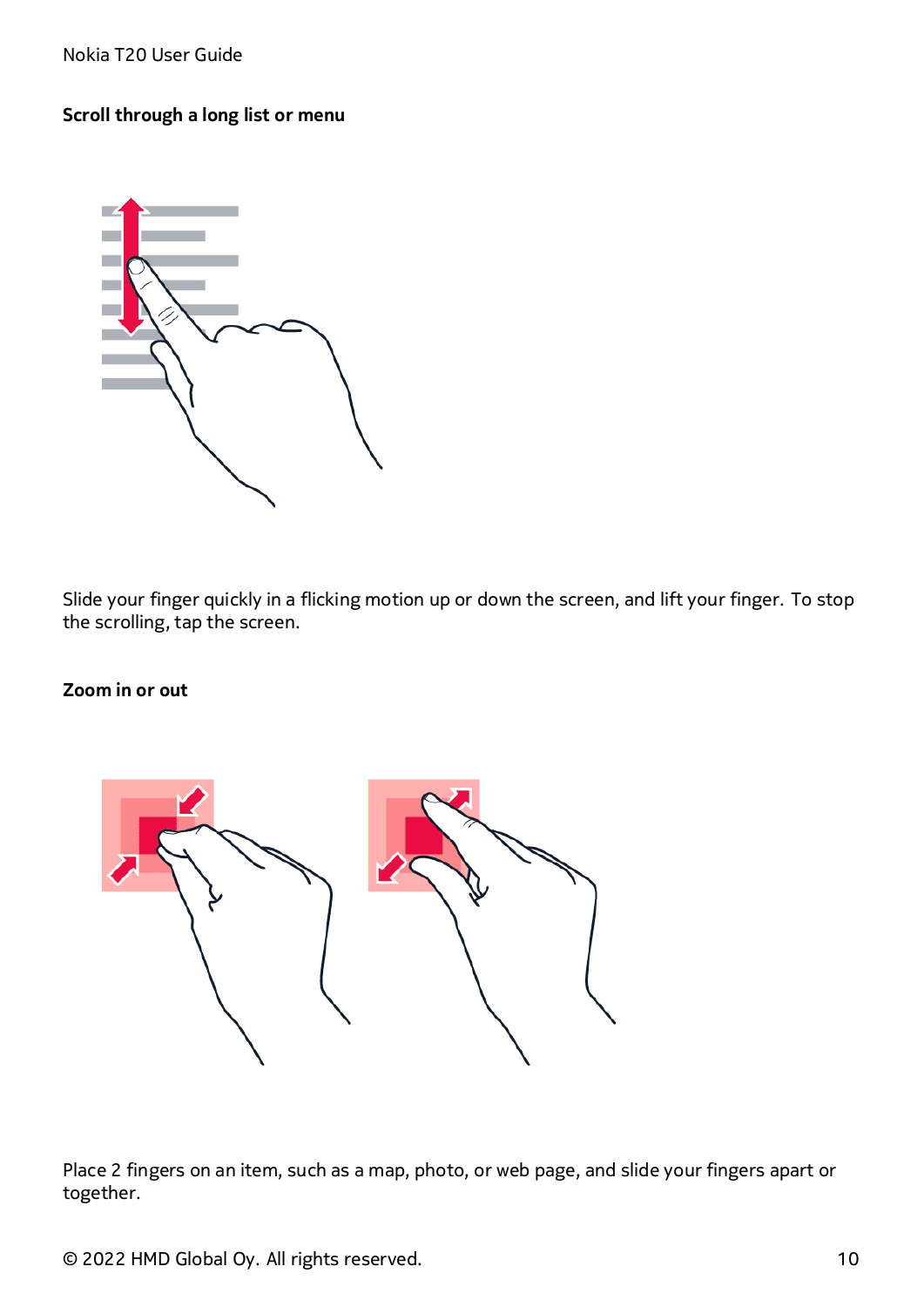#### **Lock the screen orientation**

The screen rotates automatically when you turn the tablet 90 degrees.

To lock the screen in portrait mode, swipe down from the top of the screen, and tap Auto-rotate .

#### **Navigate with gestures**

To switch on using gesture navigation, tap Settings > System > Gestures > System navigation > Gesture navigation .

- To see all your apps, swipe up from  $\hat{\ }$ .
- To go to the home screen, swipe up from the bottom of the screen. The app you were in stays open in the background.
- To see which apps you have open, swipe up from the bottom of the screen without releasing your finger until you see the apps, and then release your finger.
- To switch to another open app, tap the app.
- To close all the open apps, tap CLEAR ALL .
- To go back to the previous screen you were in, swipe from the right or left edge of the screen. Your tablet remembers all the apps and websites you've visited since the last time your screen was locked.

#### **Navigate with keys**

To switch on the navigation keys, tap Settings > System > Gestures > System navigation > 3-button navigation .

- To see all your apps, swipe up the home key �.
- To go to the home screen, tap the home key. The app you were in stays open in the background.
- To see which apps you have open, tap  $\blacksquare$ .
- To switch to another open app, swipe right and tap the app.
- To close all the open apps, tap CLEAR ALL .
- To go back to the previous screen you were in, tap  $\triangleleft$ . Your tablet remembers all the apps and websites you've visited since the last time your screen was locked.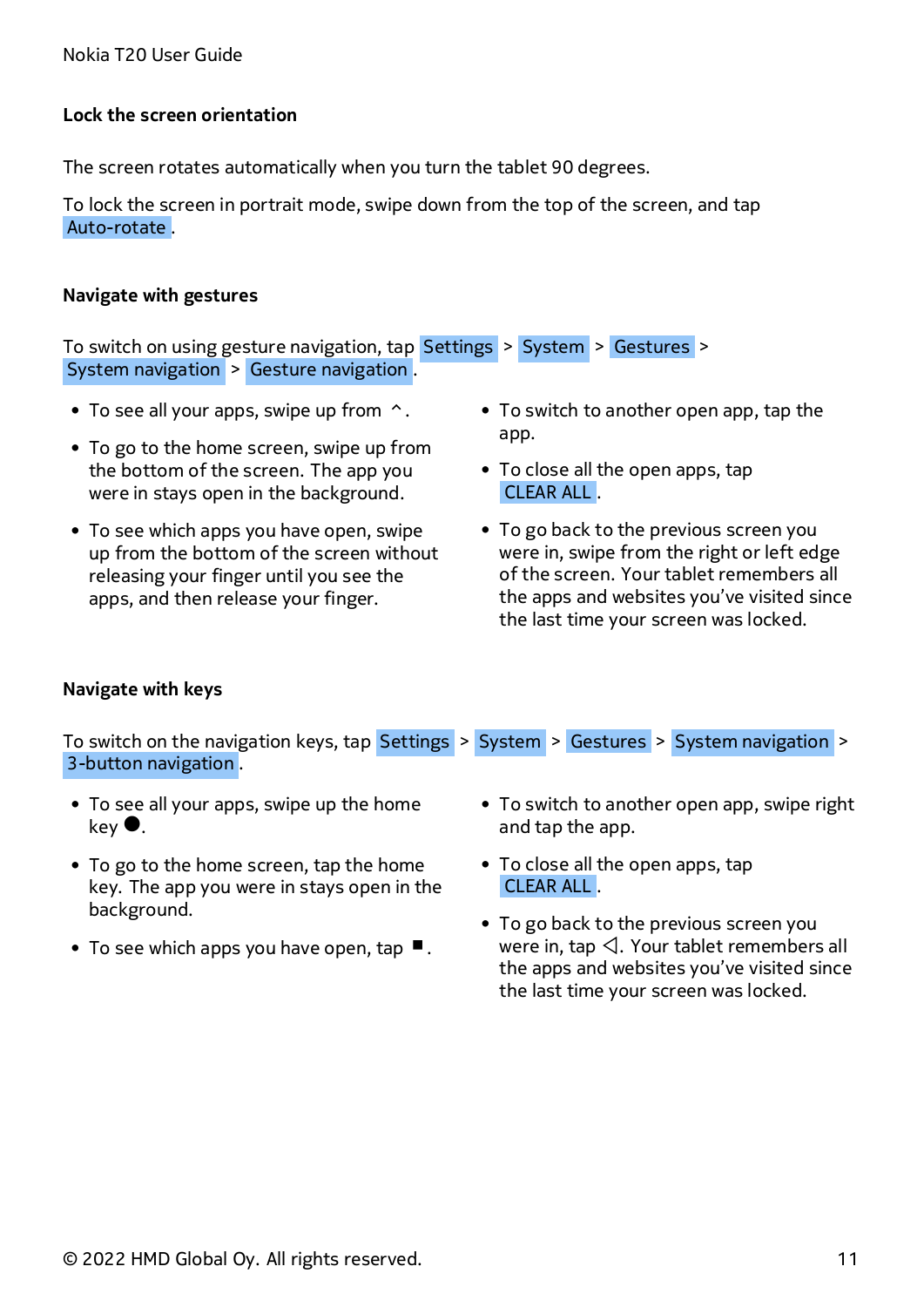# <span id="page-11-0"></span>**3 Basics**

### <span id="page-11-1"></span>**CONTROL VOLUME**

#### **Change the volume**

To change the volume of the tablet, press the volume keys on the top left corner of your tablet.

To change the volume for media and apps, press the volume down key to see the volume status bar, tap  $\vec{F}$ , and drag the slider on the volume bar for media and apps left or right.

Do not connect to products that create an output signal, as this may damage the device. Do not connect any voltage source to the audio connector. If you connect an external device or headset, other than those approved for use with this device, to the audio connector, pay special attention to volume levels.

#### **Set the tablet to silent**

To set the tablet to silent, press the volume down key, and tap  $\overline{4}$ .

### <span id="page-11-2"></span>**AUTOMATIC TEXT CORRECTION**

#### **Use keyboard word suggestions**

Your tablet suggests words as you write, to help you write quickly and more accurately. Word suggestions may not be available in all languages.

When you start writing a word, your tablet suggests possible words. When the word you want is shown in the suggestion bar, select the word. To see more suggestions, tap and hold the suggestion.



**Tip:** If the suggested word is marked in bold, your tablet automatically uses it to replace the word you wrote. If the word is wrong, tap and hold it to see a few other suggestions. If you do not want the keyboard to suggest words while typing, turn off the text corrections. Tap Settings > System > Languages & input > On-screen keyboard . Select the keyboard you normally use. Tap Text correction and switch off the text correction methods you do not want to use.

#### **Correct a word**

If you notice that you have misspelled a word, tap it to see suggestions for correcting the word.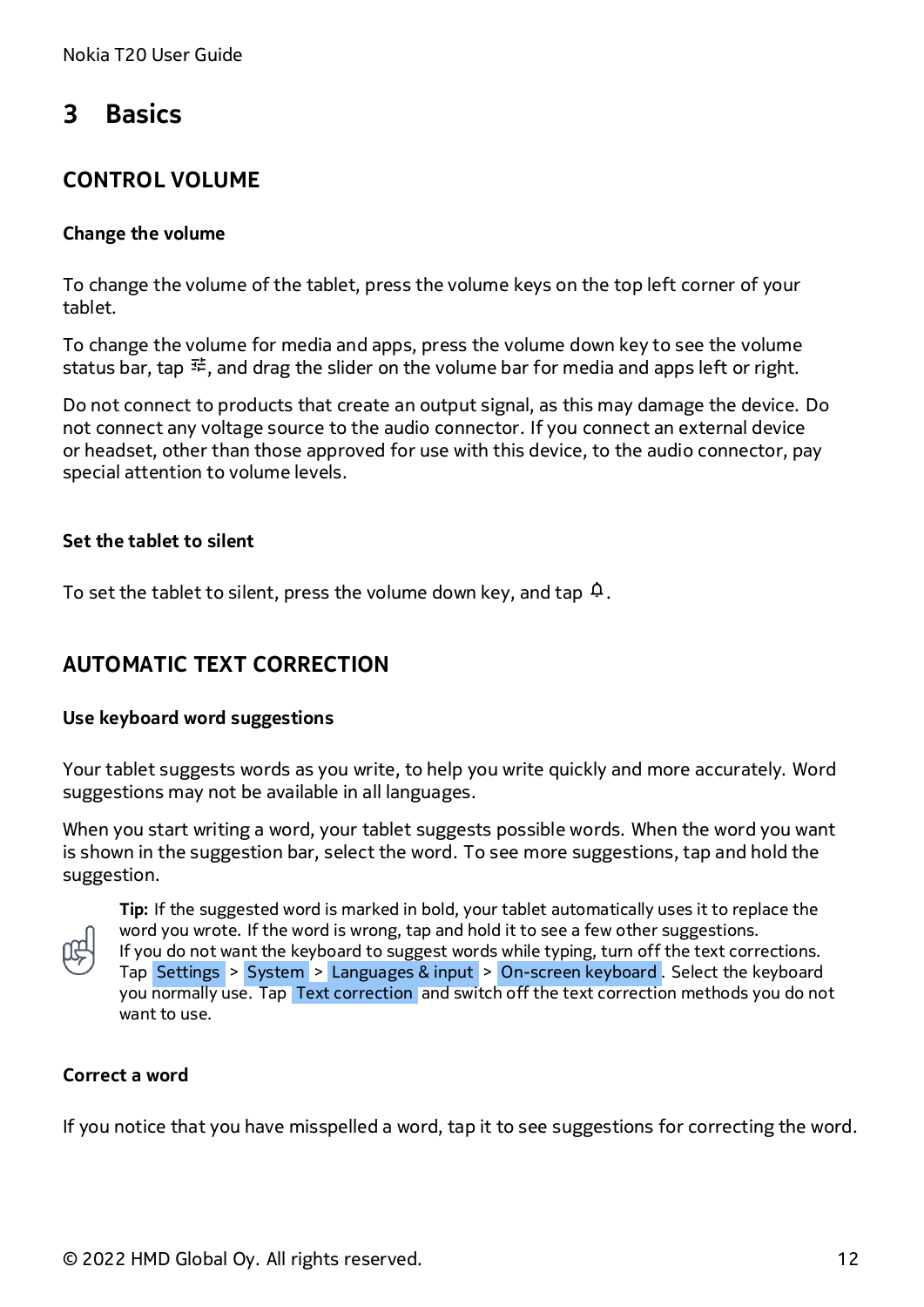#### **Switch spell checker off**

Tap Settings > System > Languages & input > Advanced > Spell checker , and switch Use spell checker off.

### <span id="page-12-0"></span>**BATTERY LIFE**

There are steps you can take to save power on your tablet.

#### **Extend battery life**

To save power:

- 1. Always charge the battery fully.
- 2. Mute unnecessary sounds, such as touch sounds. Tap Settings > Sound > Advanced , and under Other sounds , select which sounds to keep.
- 3. Use wired headphones, rather than the loudspeaker.
- 4. Set the screen to switch off after a short time. Tap Settings > Display > Advanced > Screen timeout and select the time.
- 5. Tap Settings > Display > Brightness level . To adjust the brightness, drag the brightness

level slider. Make sure that Adaptive brightness is disabled.

- 6. Stop apps from running in the background.
- 7. Use location services selectively: switch location services off when you don't need them. Tap Settings > Location , and disable Use location .
- 8. Use network connections selectively: Switch Bluetooth on only when needed. Use a Wi-Fi connection to connect to the internet, rather than a mobile data connection. Stop your tablet scanning for available wireless networks. Tap Settings > Network & Internet > Wi-Fi , and disable Use Wi-Fi .

### <span id="page-12-1"></span>**ACCESSIBILITY**

You can change various settings to make using your tablet easier.

#### **Increase or decrease the font size**

- 1. Tap Settings > Accessibility .
- 2. Tap Font size. To increase or decrease the font size, drag the font size level slider.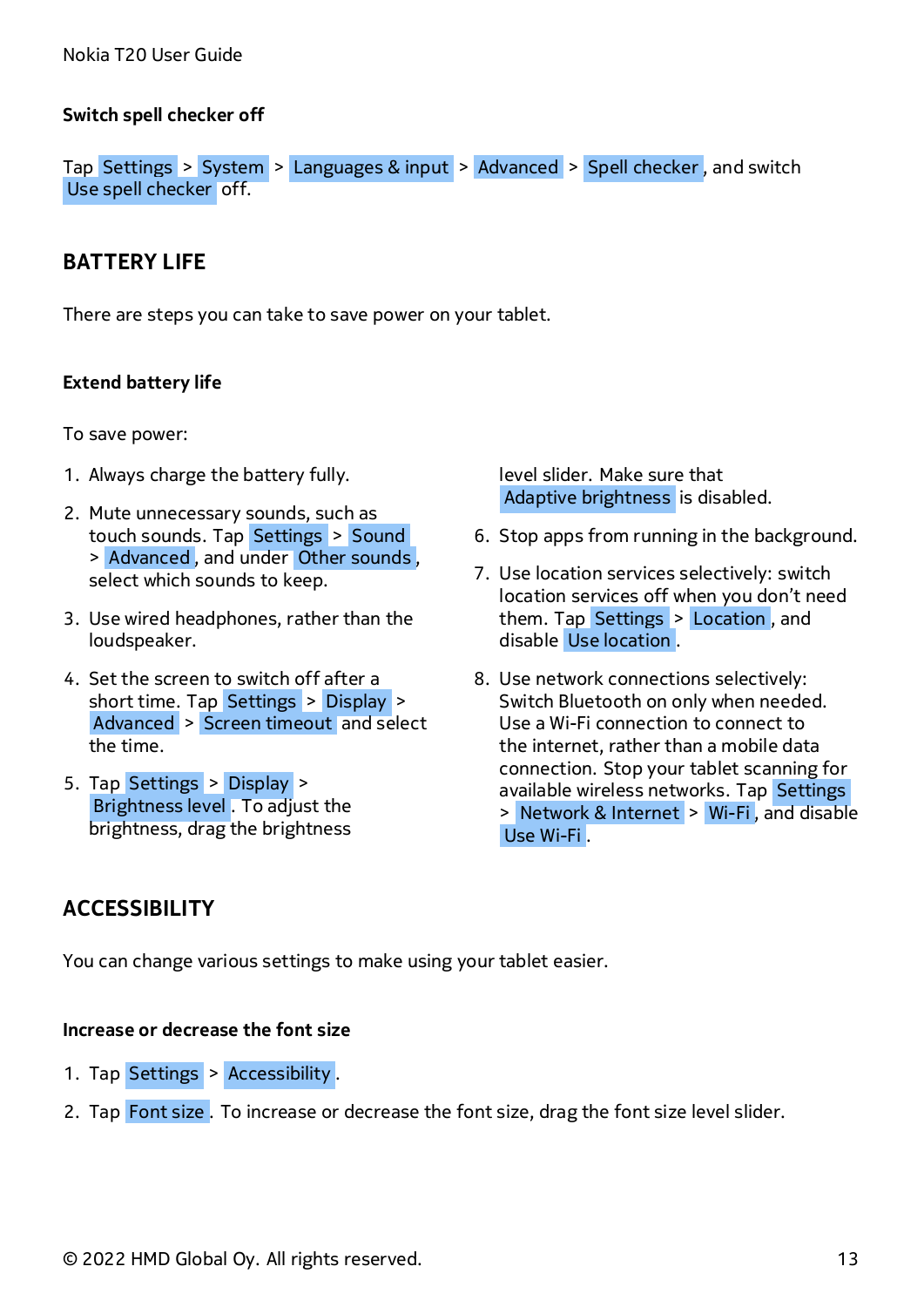#### **Increase or decrease the display size**

- 1. Tap Settings > Accessibility.
- 2. Tap Display size and to adjust the display size, drag the display size level slider.

### <span id="page-13-0"></span>**FM RADIO**

To listen to the radio, you need to connect a compatible headset to the tablet. The headset acts as an antenna. The headset may be sold separately.

#### **Listen to FM radio**

After you have connected the headset, tap FM Radio .

- To switch the radio on, tap  $\blacktriangleright$ .
- To find radio stations, tap  $\mathbf{i}$  > Scan.
- To switch to another station, slide the
- channel frequency row left or right.
- To save a station, tap  $\heartsuit$ .
- To switch the radio off, tap **O**.



**Troubleshooting tip:** If the radio doesn't work, make sure the headset is connected properly.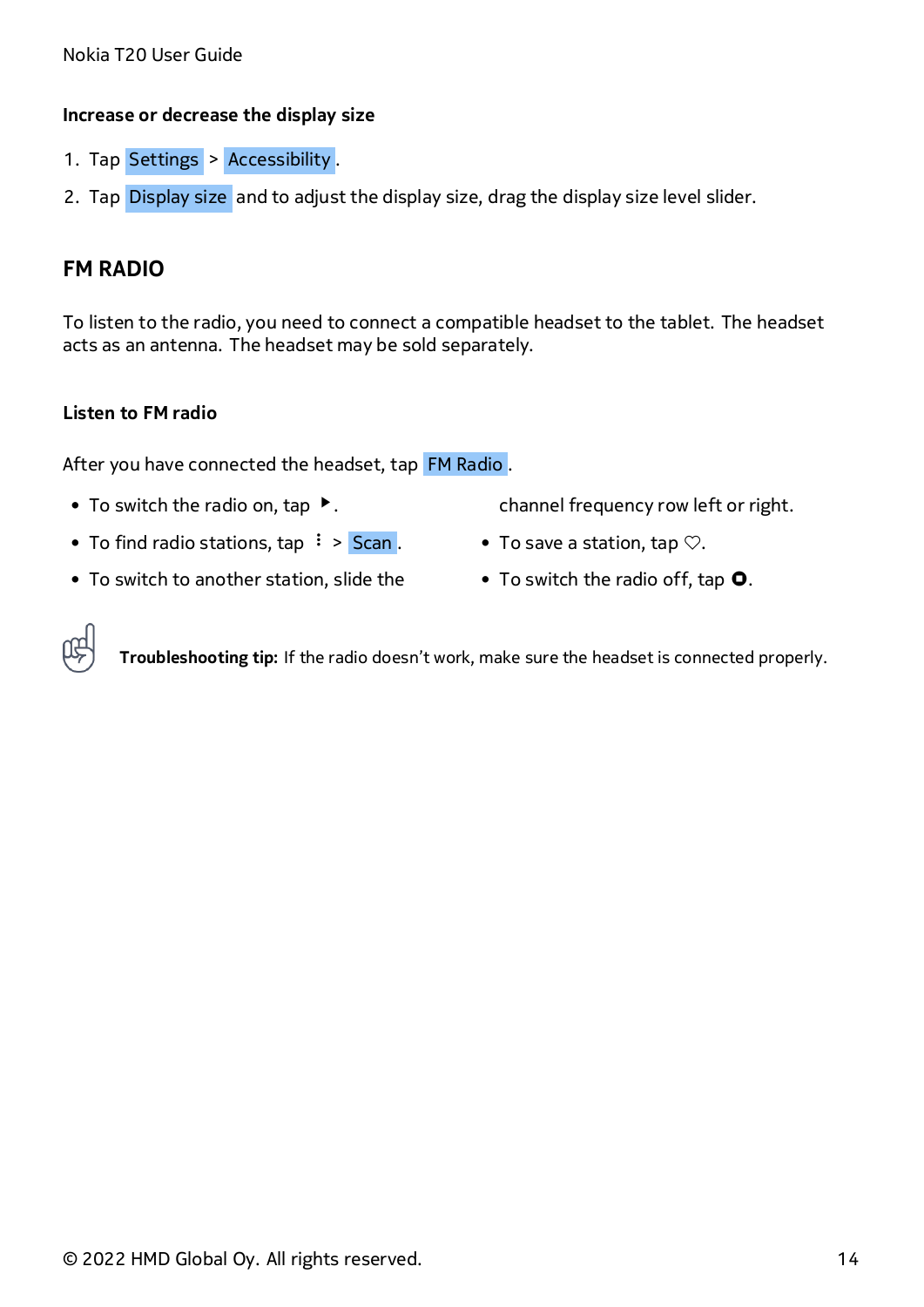# <span id="page-14-0"></span>**4 Protect your tablet**

### <span id="page-14-1"></span>**PROTECT YOUR TABLET WITH A SCREEN LOCK**

You can set your tablet to require authentication when unlocking the screen.

#### **Set a screen lock**

- 1. Tap Settings > Security > Screen lock .
- 2. Choose the type of lock and follow the instructions on your tablet.

### <span id="page-14-2"></span>**PROTECT YOUR TABLET WITH YOUR FACE**

#### **Set up face authentication**

- 1. Tap Settings > Security > Face unlock.
- 2. Select what backup unlocking method you want to use for the lock screen and follow the instructions shown on your tablet.

Keep your eyes open and make sure your face is fully visible and not covered by any object, such as a hat or sunglasses.



**Note**: Using your face to unlock your tablet is less secure than using a pin or a pattern. Your tablet may be unlocked by someone or something with similar appearance. Face unlock may not work properly in backlight or too dark or bright environment.

#### **Unlock your tablet with your face**

To unlock your tablet, just turn your screen on and look at the camera.

If there is a facial recognition error, and you cannot use alternative sign-in methods to recover or reset the tablet in any way, your tablet will require service. Additional charges may apply, and all the personal data on your tablet may be deleted. For more info, contact the nearest authorized service facility for your tablet, or your tablet dealer.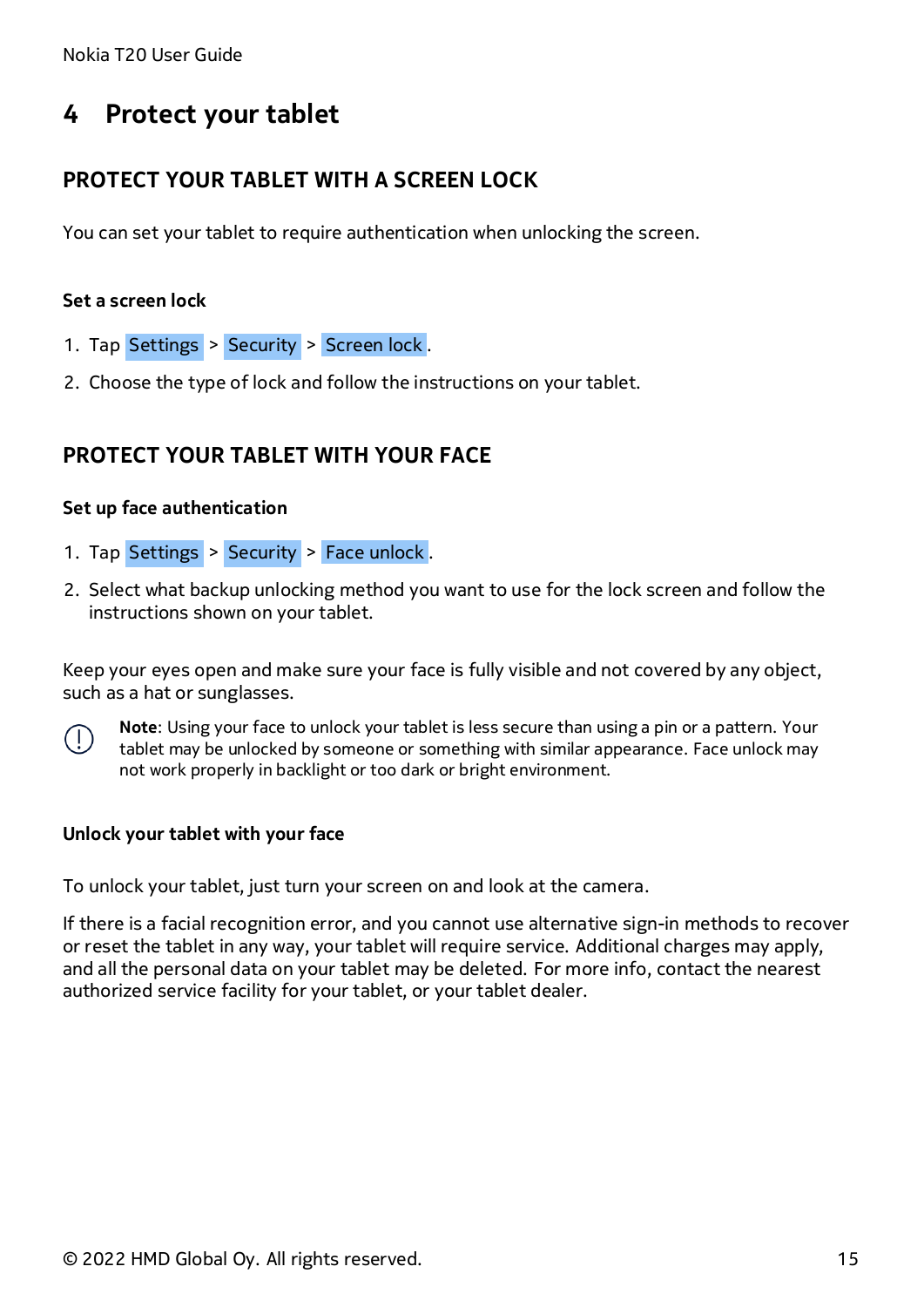# <span id="page-15-0"></span>**5 Camera**

### <span id="page-15-1"></span>**CAMERA BASICS**

#### **Take a photo**

Shoot sharp and vibrant photos – capture the best moments in your photo album.

- 1. Tap Camera .
- 2. Take aim and focus.
- 3. Tap  $\circ$ .

#### **Take a selfie**

- 1. Tap Camera  $>$   $\circ$  to switch to the front camera.
- 2. Tap  $\circlearrowright$ .

#### **Take photos with a timer**

- 1. Tap Camera .
- 2. Tap  $\ddot{\mathbf{S}}$  and select the time.
- 3. Tap  $\circlearrowright$ .

### <span id="page-15-2"></span>**VIDEOS**

#### **Record a video**

- 1. Tap Camera .
- 2. To switch to the video recording mode, slide the text Capture up until the text Video is enlarged.
- 3. Tap  $\odot$  to start recording.

### <span id="page-15-3"></span>**YOUR PHOTOS AND VIDEOS**

### **View photos and videos on your tablet**

### Tap Photos .

- 4. To stop recording, tap  $\textcircled{1}$ .
- 5. To go back to camera mode, slide the text Video down until the text Capture is enlarged.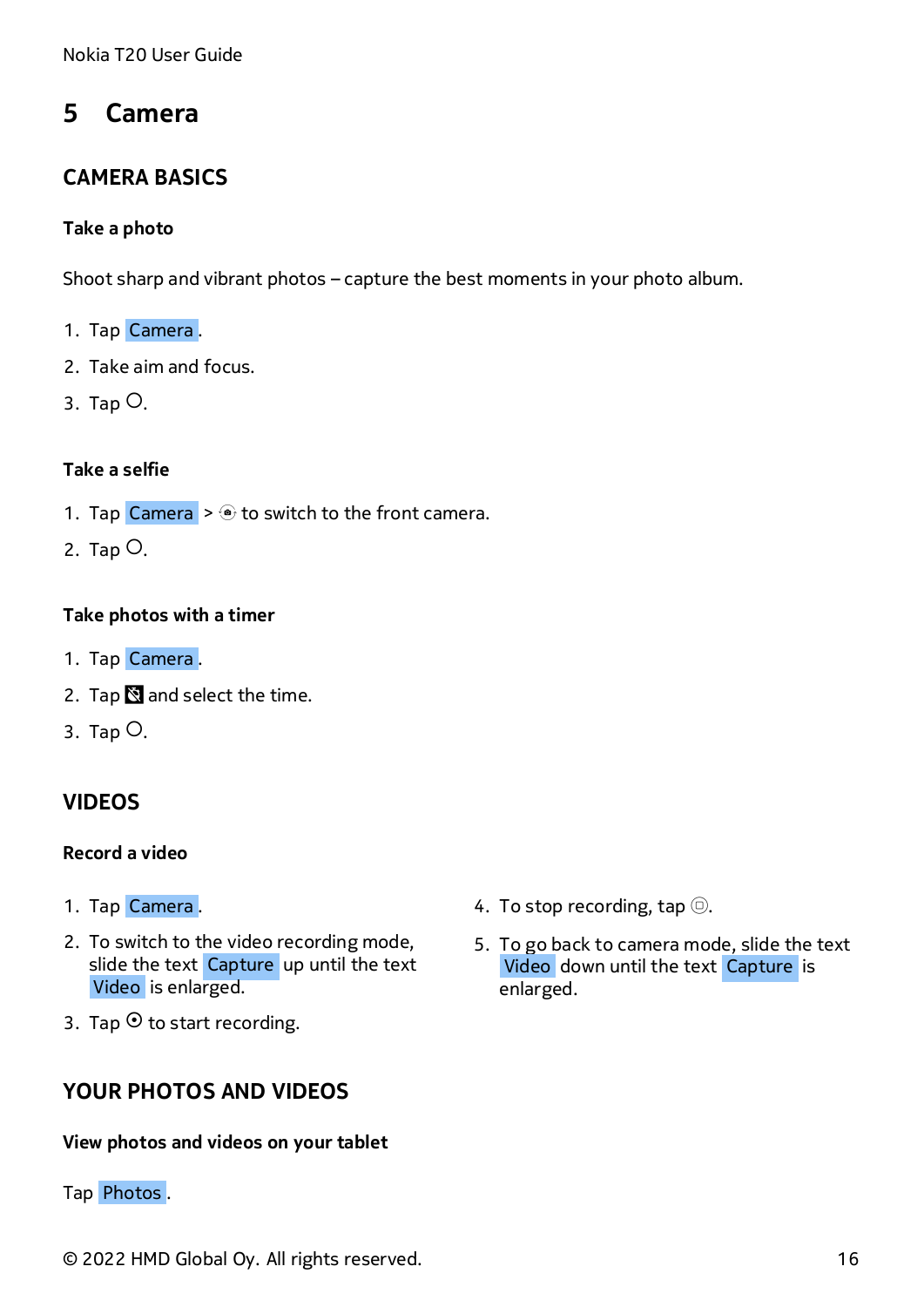### **Share your photos and videos**

- 1. Tap Photos, tap the photo you want to share and tap  $\leq$ .
- 2. Select how you want to share the photo or video.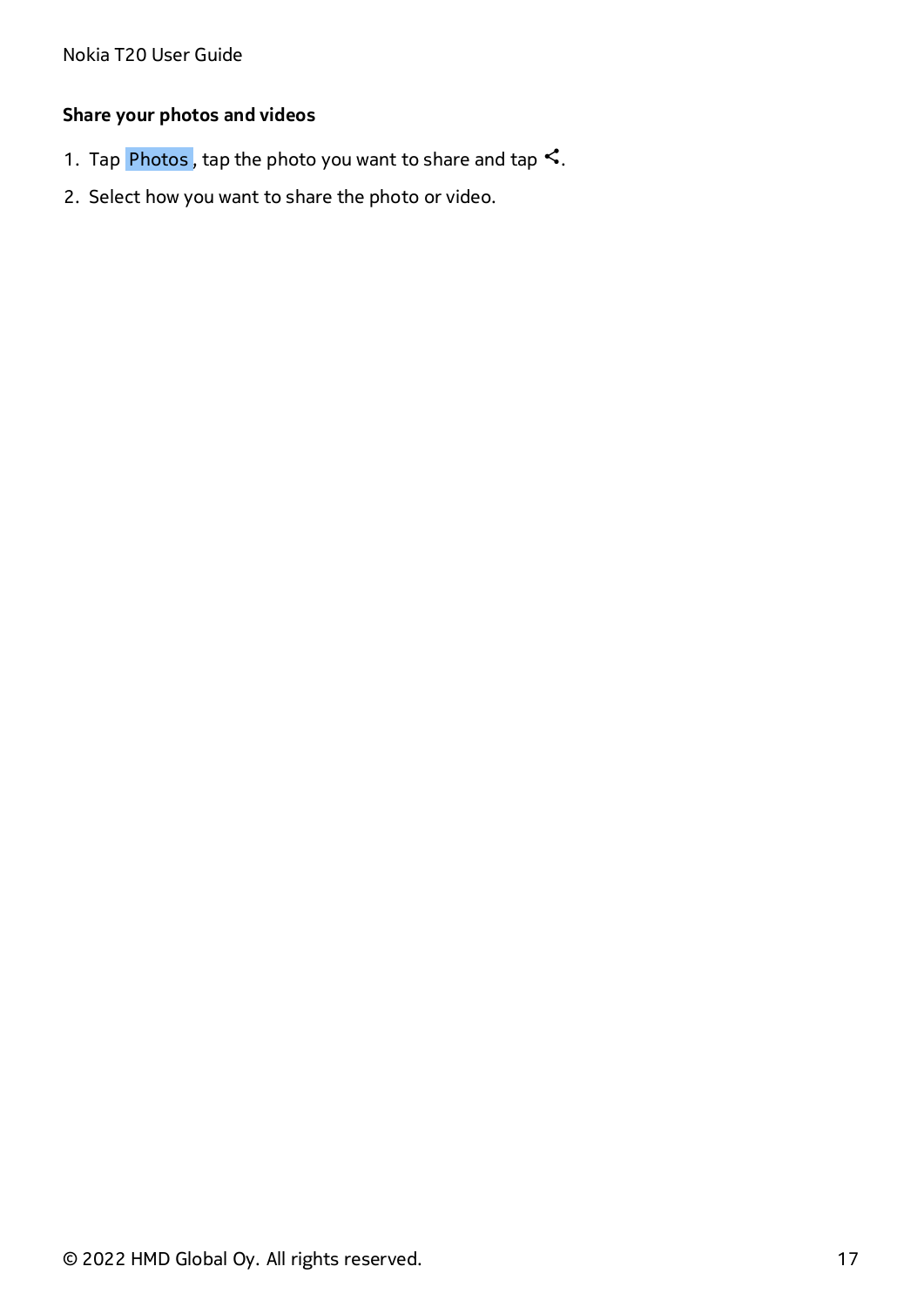# <span id="page-17-0"></span>**6 Internet and connections**

### <span id="page-17-1"></span>**ACTIVATE WI-FI**

#### **Turn on Wi-Fi**

- 1. Tap Settings > Network & internet > Wi-Fi .
- 2. Switch Use Wi-Fi on.
- 3. Select the connection you want to use.

Your Wi-Fi connection is active when  $\blacktriangledown$  is shown on the status bar at the top of the screen.

**Important**: Use encryption to increase the security of your Wi-Fi connection. Using encryption reduces the risk of others accessing your data.

### <span id="page-17-2"></span>**BROWSE THE WEB**

#### **Search the web**

- 1. Tap Chrome .
- 2. Write a search word or a web address to the search field.
- 3. Tap  $\rightarrow$ , or select from the proposed matches.

#### **Use your tablet to connect your computer to the web**

Use your mobile data connection to access the internet with your computer or other device.

- 1. Tap Settings > Network & internet > Hotspot & tethering .
- 2. Switch on Wi-Fi hotspot to share your mobile data connection over Wi-Fi, USB tethering to use a USB connection, Bluetooth tethering to use Bluetooth, or Ethernet tethering to use a USB Ethernet cable connection.

The other device uses data from your data plan, which may result in data traffic costs. For info on availability and costs, contact your network service provider.

### <span id="page-17-3"></span>**BLUETOOTH®**

#### **Connect to a Bluetooth device**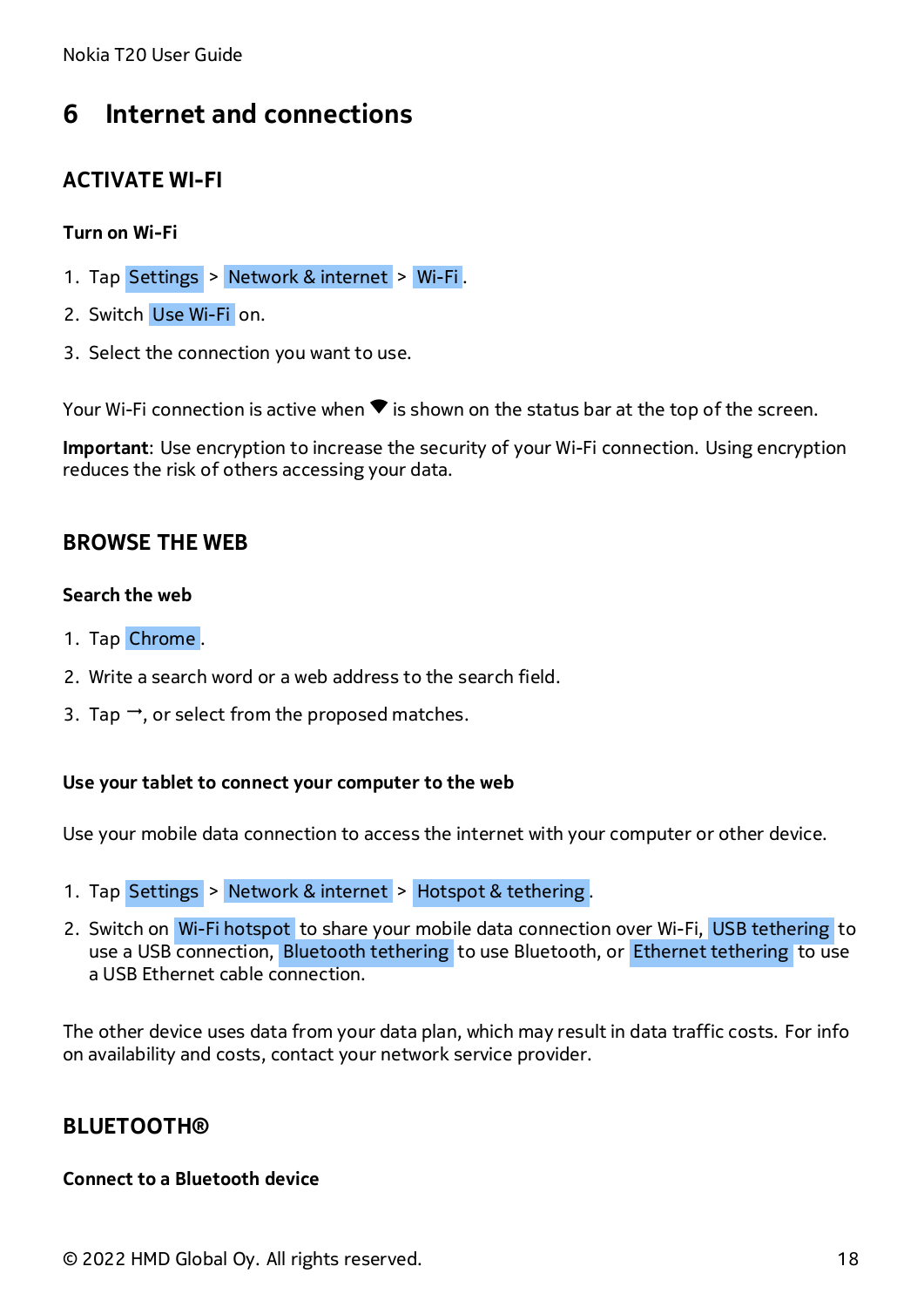- 1. Tap Settings > Connected devices > Connection preferences > Bluetooth .
- 2. Switch Bluetooth to On .
- 3. Make sure the other device is switched on. You may need to start the pairing process from the other device. For details, see the user guide for the other device.
- 4. Tap Pair new device and tap the device you want to pair with from the list of discovered Bluetooth devices.
- 5. You may need to type in a passcode. For details, see the user guide for the other device.

Since devices with Bluetooth wireless technology communicate using radio waves, they do not need to be in direct line-of-sight. Bluetooth devices must, however, be within 10 meters (33 feet) of each other, although the connection may be subject to interference from obstructions such as walls or from other electronic devices.

Paired devices can connect to your tablet when Bluetooth is switched on. Other devices can detect your tablet only if the Bluetooth settings view is open.

Do not pair with or accept connection requests from an unknown device. This helps to protect your tablet from harmful content.

#### **Share your content using Bluetooth**

If you want to share your photos or other content with a friend, send them to your friend's device using Bluetooth.

You can use more than one Bluetooth connection at a time. For example, while using a Bluetooth headset, you can still send things to another device.

- 1. Tap Settings > Connected devices > Connection preferences > Bluetooth .
- 2. Make sure Bluetooth is switched on in both devices and the devices are visible to each other.
- 3. Go to the content you want to send, and

 $tan <$  > Bluetooth.

- 4. On the list of found Bluetooth devices, tap your friend's device.
- 5. If the other device needs a passcode, type in or accept the passcode, and tap Pair

The passcode is only used when you connect to something for the first time.

#### **Remove a pairing**

If you no longer have the device with which you paired your tablet, you can remove the pairing.

- 1. Tap Settings > Connected devices > PREVIOUSLY CONNECTED DEVICES .
- 2. Tap  $\clubsuit$  next to a device name.
- 3. Tap FORGET .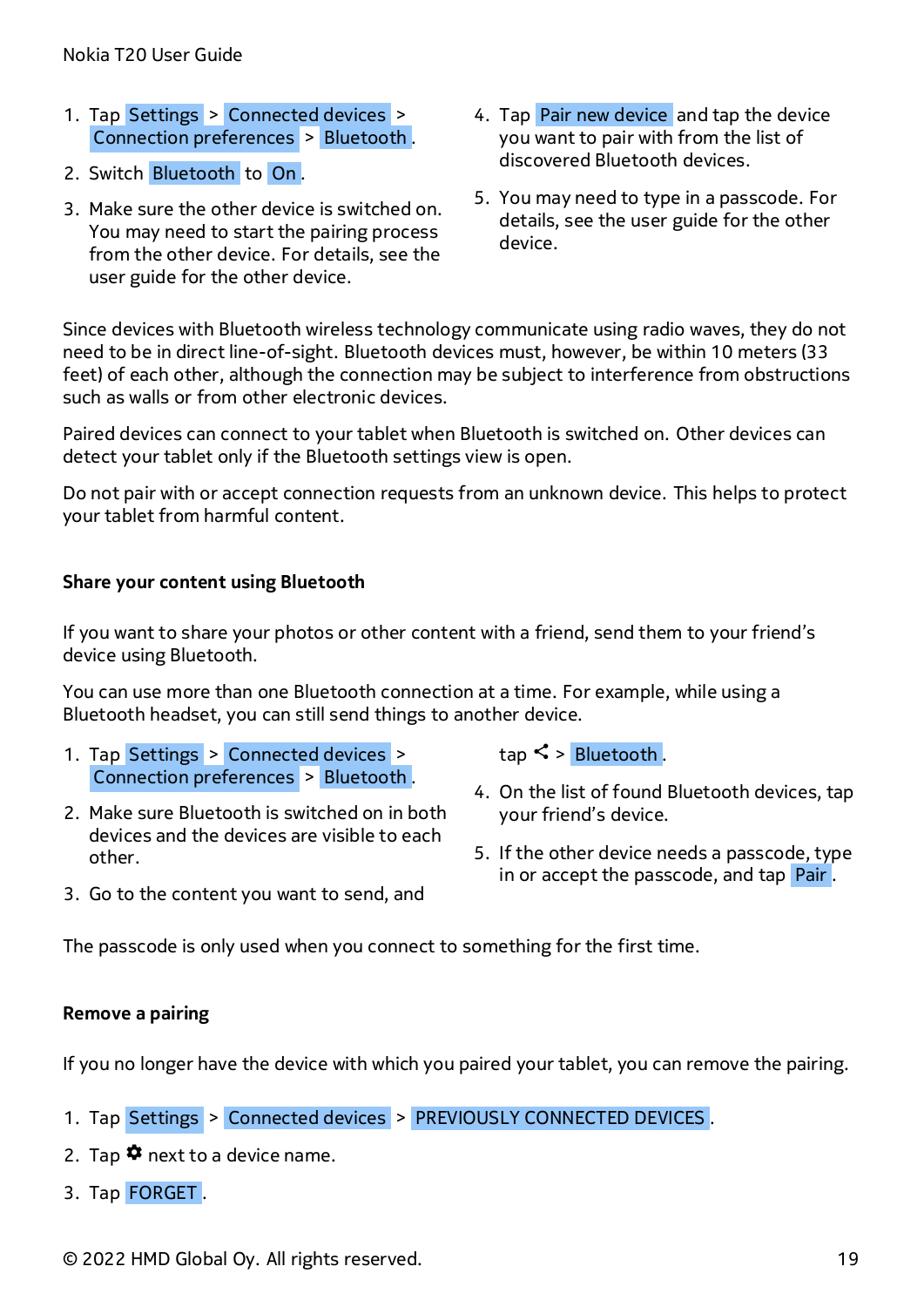### <span id="page-19-0"></span>**VPN**

You may need a virtual private network (VPN) connection to access your company resources, such as intranet or corporate mail, or you may use a VPN service for personal purposes.

Contact your company IT administrator for details of your VPN configuration, or check your VPN service's website for additional info.

#### **Use a secure VPN connection**

- 1. Tap Settings > Network & Internet > Advanced > VPN .
- 2. To add a VPN profile, tap  $+$ .
- 3. Type in the profile info as instructed by your company IT administrator or VPN service.

#### **Edit a VPN profile**

- 1. Tap  $\clubsuit$  next to a profile name.
- 2. Change the info as required.

#### **Delete a VPN profile**

- 1. Tap  $\clubsuit$  next to a profile name.
- 2. Tap FORGET .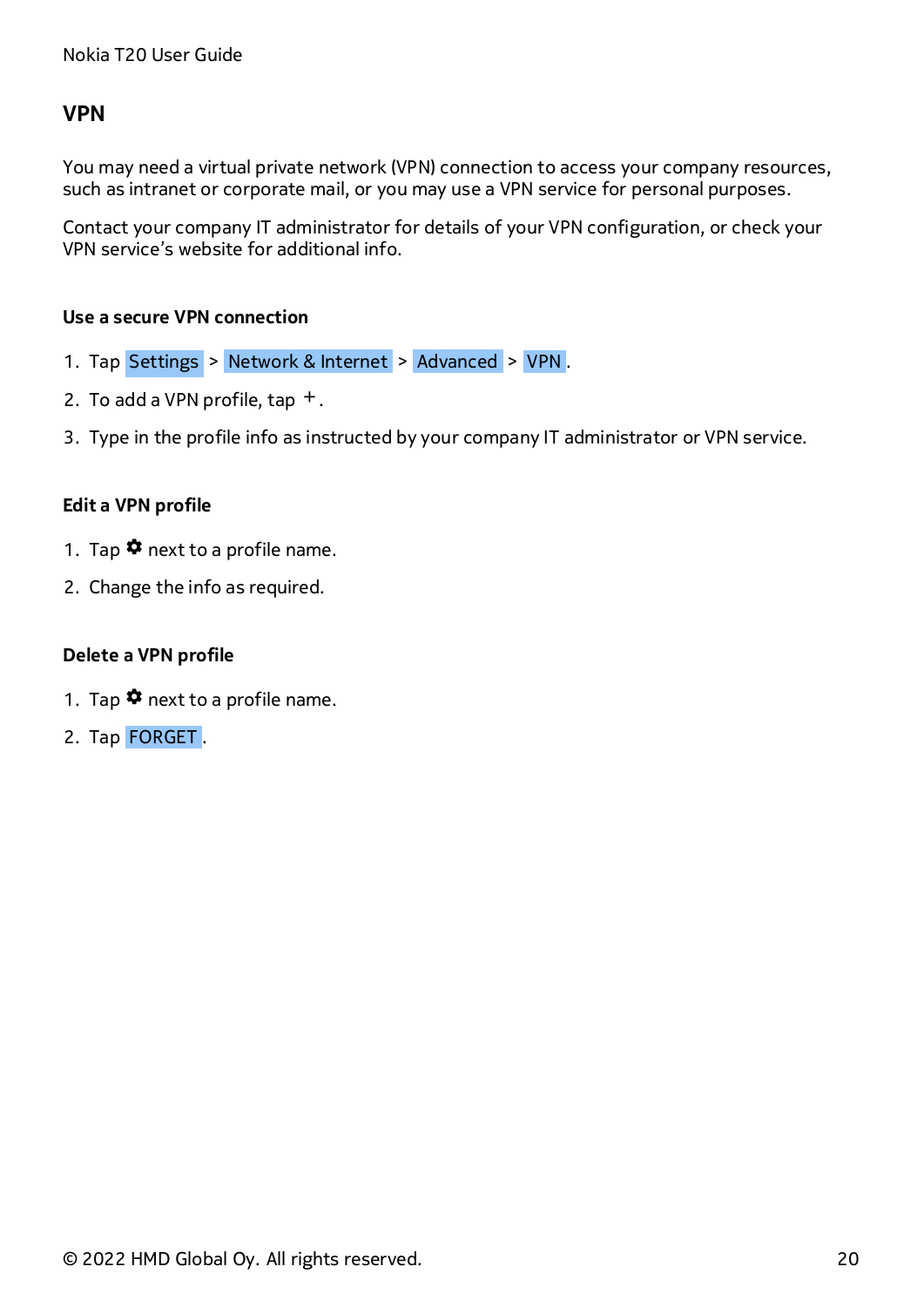# <span id="page-20-0"></span>**7 Organize your day**

### <span id="page-20-1"></span>**DATE AND TIME**

#### **Set date and time**

Tap Settings > System > Date & time .

#### **Update the time and date automatically**

You can set your tablet to update the time, date, and time zone automatically. Automatic update is a network service and may not be available depending on your region or network service provider.

- 1. Tap Settings > System > Date & time .
- 2. Switch Use network-provided time on.
- 3. Switch Use network-provided time zone on.

#### **Change the clock to the 24-hour format**

Tap Settings > System > Date & time , and switch Use 24-hour format on.

### <span id="page-20-2"></span>**ALARM CLOCK**

#### **Set an alarm**

- 1. Tap Clock > Alarm.
- 2. To add an alarm, tap  $\bullet$ .
- 3. To modify an alarm, tap it. To set the alarm to repeat on specific dates, check Repeat and highlight the days of the week.

#### **Switch an alarm off**

When the alarm sounds, swipe the alarm right.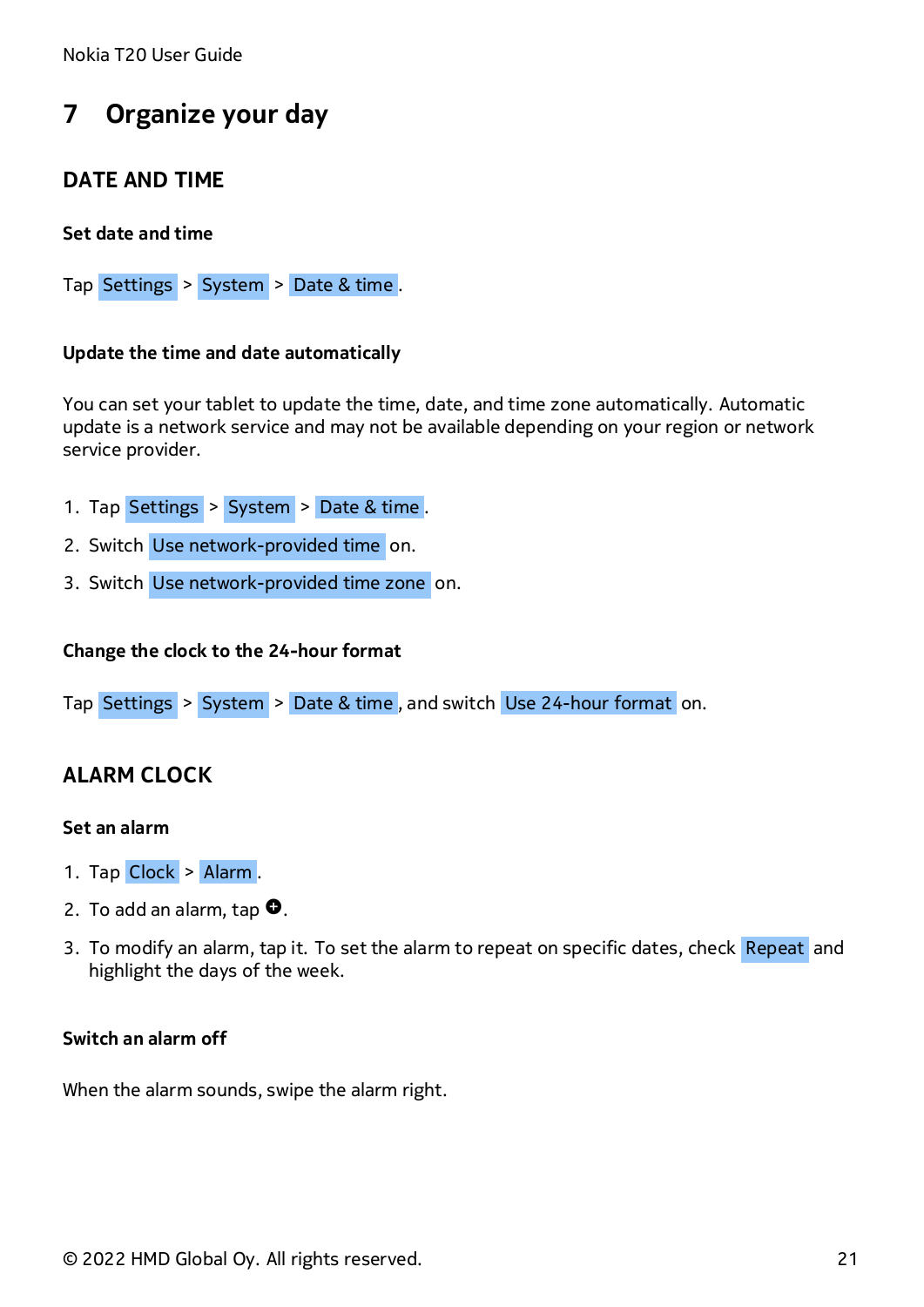### <span id="page-21-0"></span>**CALENDAR**

#### **Manage calendars**

Tap Calendar  $\geq \equiv$ , and select what type of calendar you want to see.

Calendars are added automatically when you add an account to your tablet. To add a new account with a calendar, go to the apps menu and tap Settings > Accounts > Add account.

#### **Add an event**

1. In Calendar,  $tan +$ .

often the event should repeat.

- 2. Type in the details you want, and set the time.
- 4. To set a reminder, tap Add notification , set the time and tap Done .
- 3. To make an event repeat on certain days, tap Does not repeat , and select how
- 5. Tap Save .

**Tip:** To edit an event, tap the event and �, and edit the details.

#### **Delete an appointment**

- 1. Tap the event.
- 2. Tap  $\mathbf{i}$  > Delete.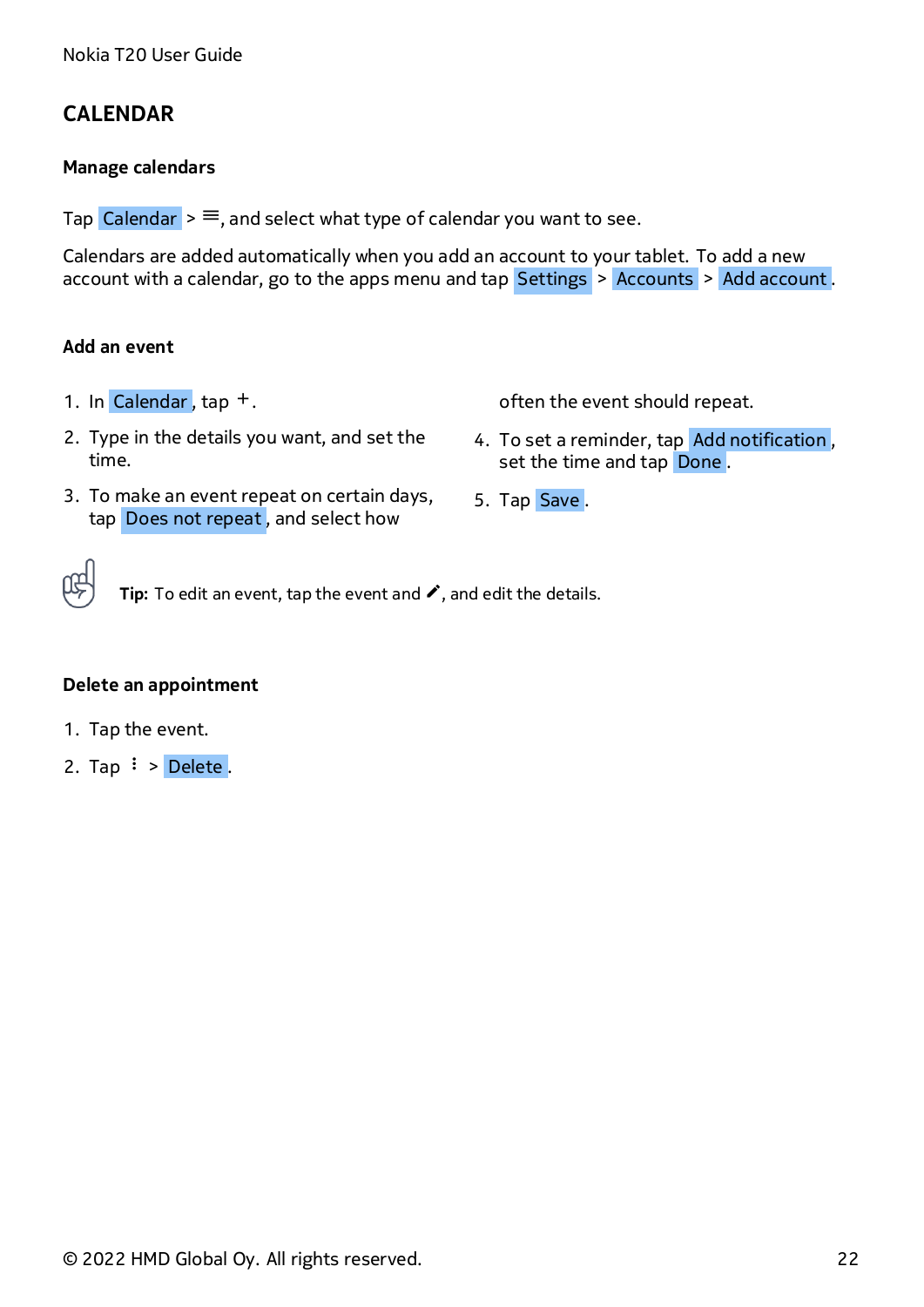### <span id="page-22-0"></span>**8 Maps**

### <span id="page-22-1"></span>**FIND PLACES AND GET DIRECTIONS**

#### **Find a spot**

Google Maps helps you find specific locations and businesses.

- 1. Tap Maps .
- 2. Write search words, such as a street address or place name, in the search bar.
- 3. Select an item from the list of proposed matches as you write, or tap  $\alpha$  to search.

The location is shown on the map. If no search results are found, make sure the spelling of your search words is correct.

#### **See your current location**

Tap Maps  $>$   $\odot$ .

#### **Get directions to a place**

- 1. Tap Maps and enter your destination in the search bar.
- 2. Tap Directions . The highlighted icon shows the mode of transportation, for example ■. To change the mode, select the new mode under the search bar.
- 3. If you don't want the starting point to be your current location, tap Your location, and search for a new starting point.
- 4. Tap Start to start the navigation.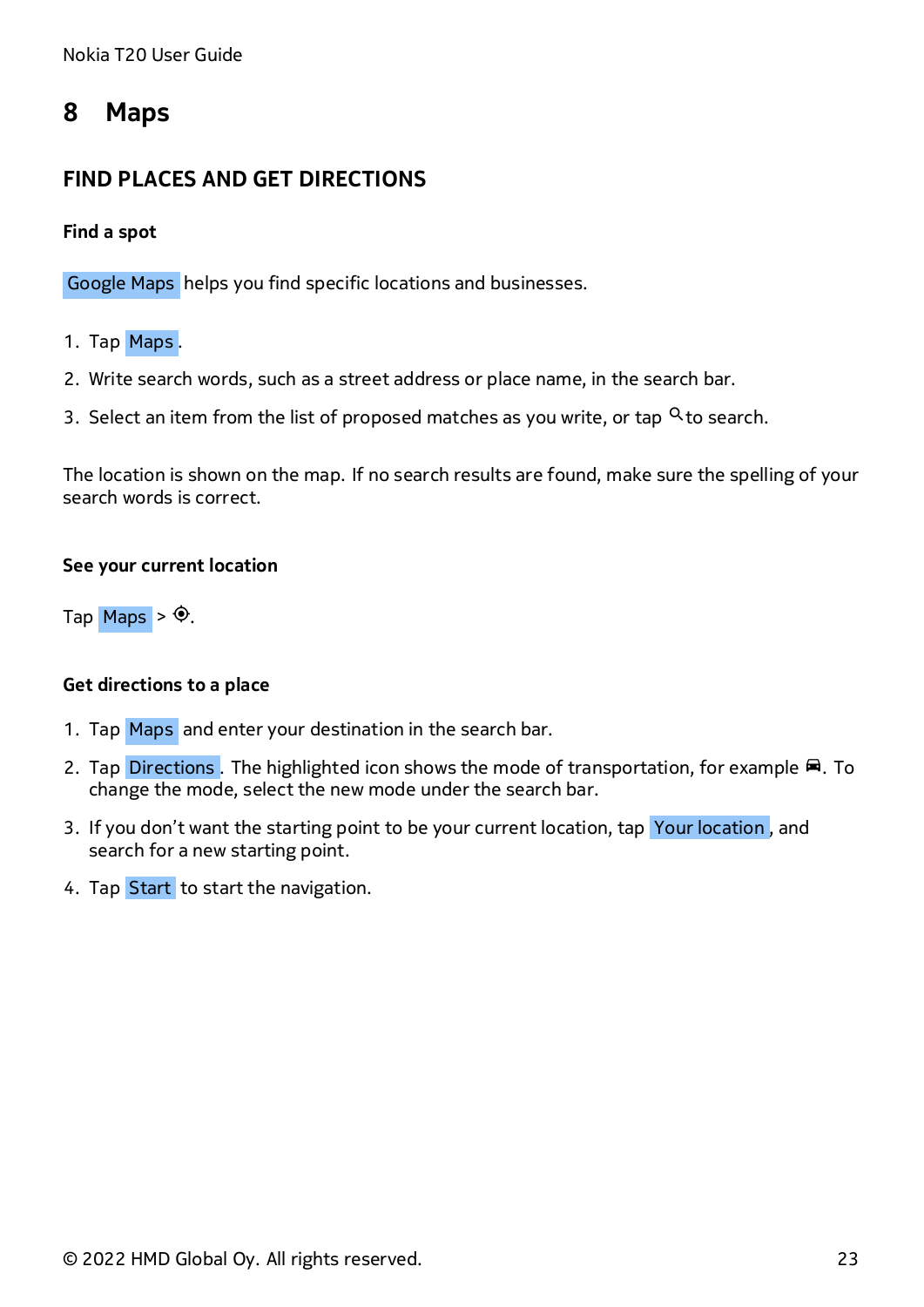# <span id="page-23-0"></span>**9 Apps, updates, and backups**

### <span id="page-23-1"></span>**GET APPS FROM GOOGLE PLAY**

You need to have a Google account added to your tablet to use Google Play services. Charges may apply to some of the content available in Google Play. To add a payment method, tap Play Store , tap your Google logo next to the search field, and then tap Payment methods . Always be sure to have a permission from the payment method owner when buying content from Google Play.

#### **Add a Google account to your tablet**

- 1. Tap Settings > Accounts > Add account > Google . If asked, confirm your device lock method.
- 2. Type in your Google account credentials and tap Next, or, to create a new account, tap Create account .
- 3. Follow the instructions on your tablet.

#### **Download apps**

- 1. Tap Play Store .
- 2. Tap the search bar to look for apps, or select apps from your recommendations.
- 3. In the app description, tap Install to download and install the app.

To see your apps, go to the home screen and swipe up from the bottom of the screen.

### <span id="page-23-2"></span>**SET UP KIDS SPACE**

#### **Fun for kids**

Kids Space offers pre-loaded apps, books, and videos for children. To use Kids Space, your child needs a supervised Google account.

Tap Kids Space > Get started > Create an account , and follow the instructions on your tablet's screen.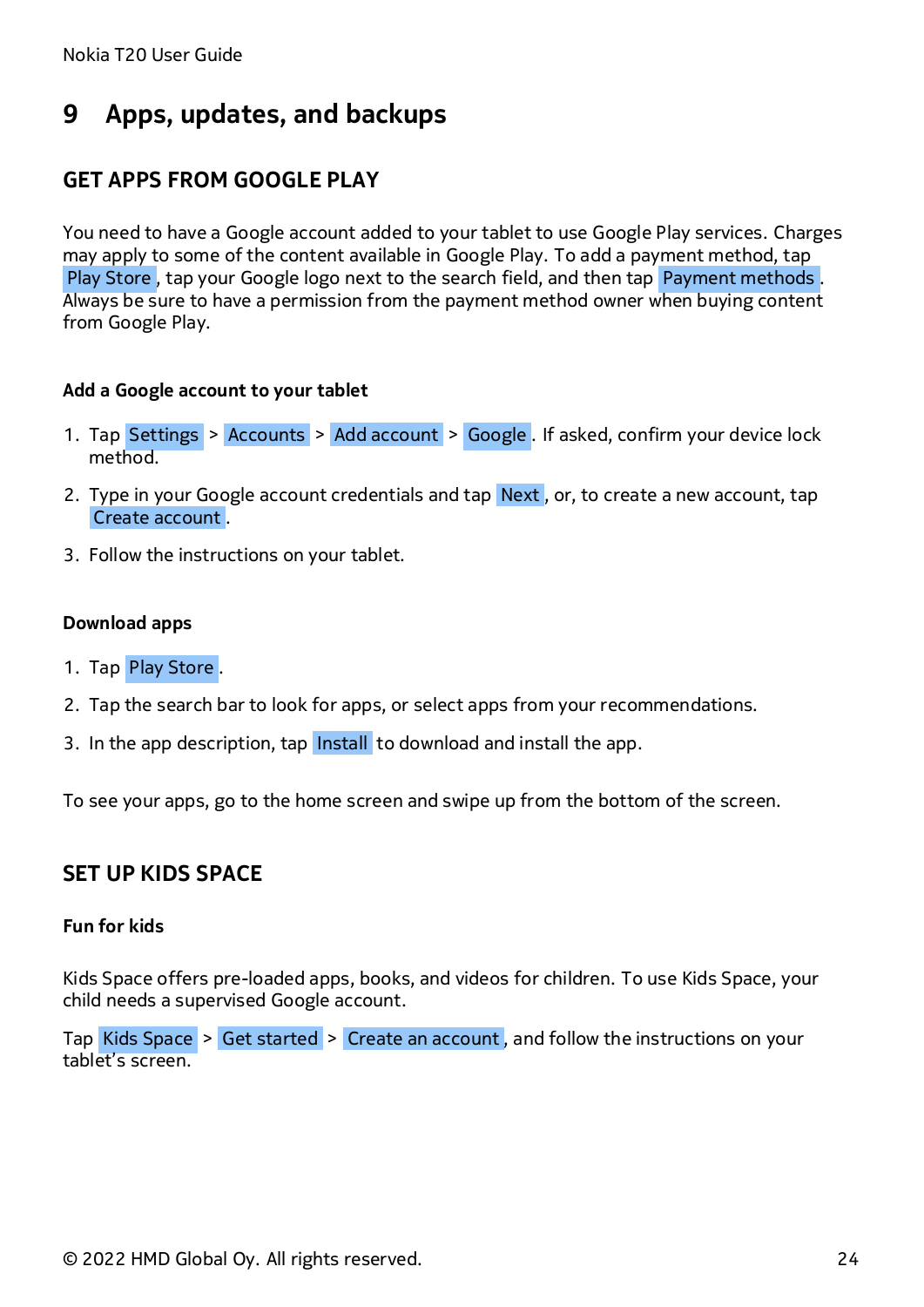### <span id="page-24-0"></span>**UPDATE YOUR TABLET SOFTWARE**

#### **Install available updates**

Tap Settings > System > Advanced > System update > Check for update to check if updates are available.

When your tablet notifies you that an update is available, just follow the instructions shown on your tablet. If your tablet is low on memory, you may need to move your photos and other stuff to the memory card.

**Warning:** If you install a software update, you cannot use the device until the installation is completed and the device is restarted.

Before starting the update, connect a charger or make sure the device battery has enough power, and connect to Wi-Fi, as the update packages may use up a lot of mobile data.

### <span id="page-24-1"></span>**BACK UP YOUR DATA**

To ensure your data is safe, use the backup feature in your tablet. Your device data (such as Wi-Fi passwords and call history) and app data (such as settings and files stored by apps) will be backed up remotely.

#### **Switch on automatic backup**

Tap Settings > System > Backup , and switch back up on.

### <span id="page-24-2"></span>**RESTORE ORIGINAL SETTINGS AND REMOVE PRIVATE CONTENT**

#### **Reset your tablet**

- 1. Tap Settings > System > Advanced > Reset options > Erase all data (factory reset) .
- 2. Follow the instructions shown on your tablet.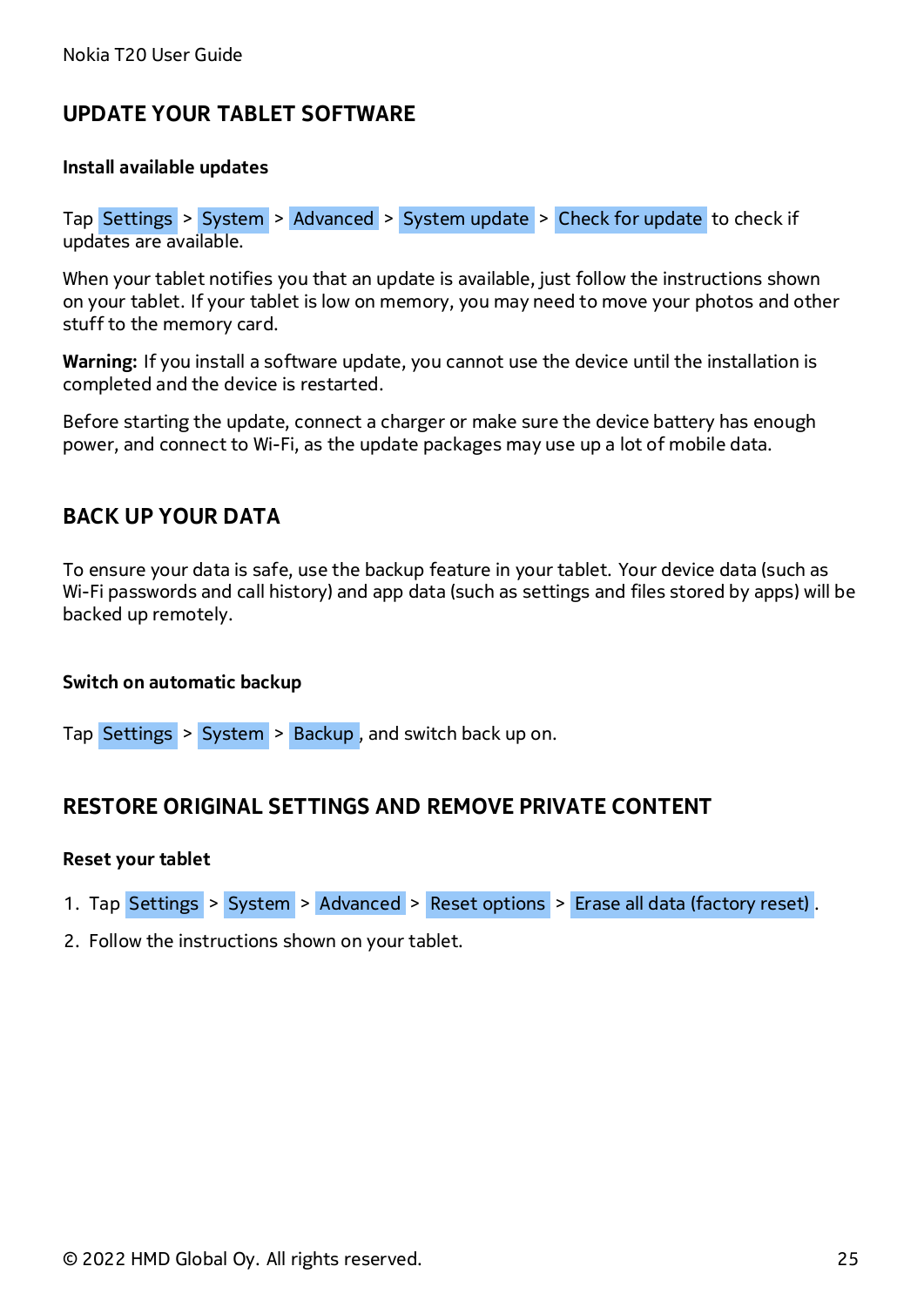# <span id="page-25-0"></span>**10 Product and safety information**

### <span id="page-25-1"></span>**FOR YOUR SAFETY**

Read these simple guidelines. Not following them may be dangerous or against local laws and regulations. For further info, read the complete user guide.

#### **SWITCH OFF IN RESTRICTED AREAS**



Switch the device off when mobile device use is not allowed or when it may cause interference or danger, for example, in aircraft, in hospitals or near medical equipment, fuel, chemicals, or blasting areas. Obey all instructions in restricted areas.

#### **ROAD SAFETY COMES FIRST**



Obey all local laws. Always keep your hands free to operate the vehicle while driving. Your first consideration while driving should be road safety.

**INTERFERENCE**



All wireless devices may be susceptible to interference, which could affect performance.

© 2022 HMD Global Oy. All rights reserved. 26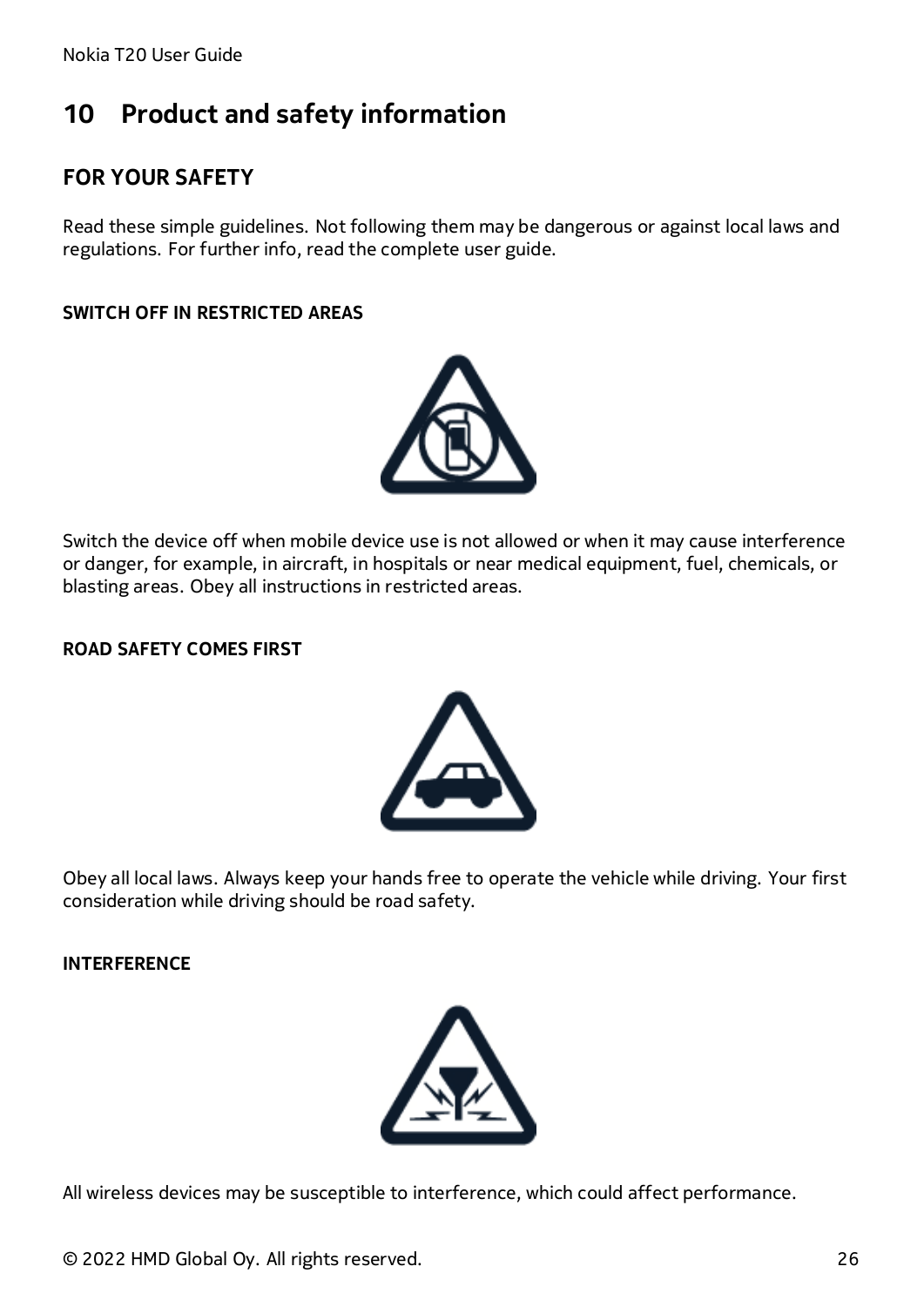#### **AUTHORIZED SERVICE**



Only authorized personnel may install or repair this product.

#### **BATTERIES, CHARGERS, AND OTHER ACCESSORIES**



Use only batteries, chargers, and other accessories approved by HMD Global Oy for use with this device. Do not connect incompatible products.

**KEEP YOUR DEVICE DRY**



If your device is water-resistant, see its IP rating in the device's technical specifications for more detailed guidance.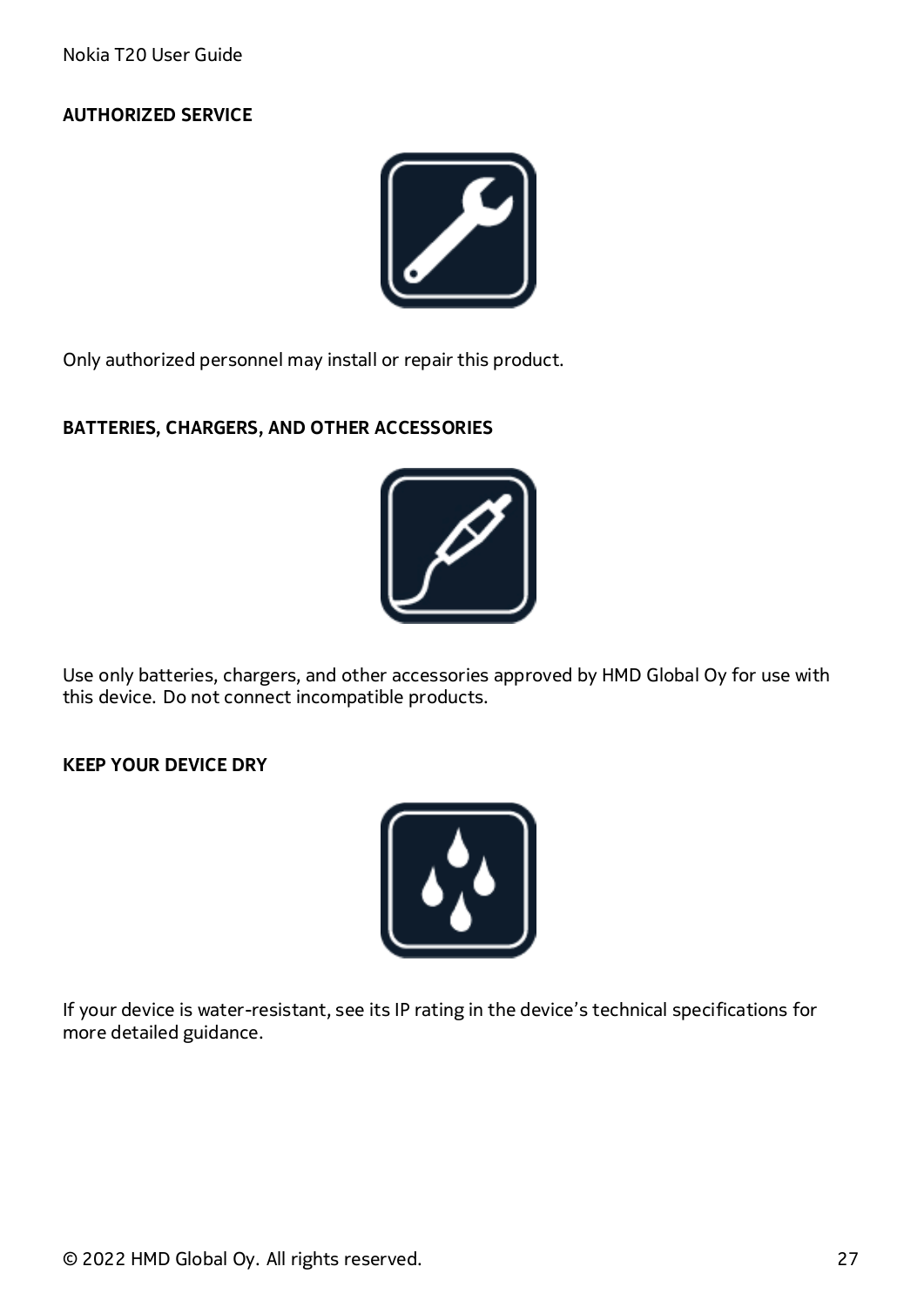#### **GLASS PARTS**



The device and/or its screen is made of glass. This glass can break if the device is dropped on a hard surface or receives a substantial impact. If the glass breaks, do not touch the glass parts of the device or attempt to remove the broken glass from the device. Stop using the device until the glass is replaced by authorized service personnel.

#### **PROTECT YOUR HEARING**



To prevent possible hearing damage, do not listen at high volume levels for long periods. Exercise caution when holding your device near your ear while the loudspeaker is in use.

**SAR**



This device meets RF exposure guidelines when used either in the normal use position against the ear or when positioned at least 1.5 centimetres (5/8 inch) away from the body. The specific maximum SAR values can be found in the Certification Information (SAR) section of this user guide. For more information, see the Certification Information (SAR) section of this user guide or go to [www.sar-tick.com.](http://www.sar-tick.com)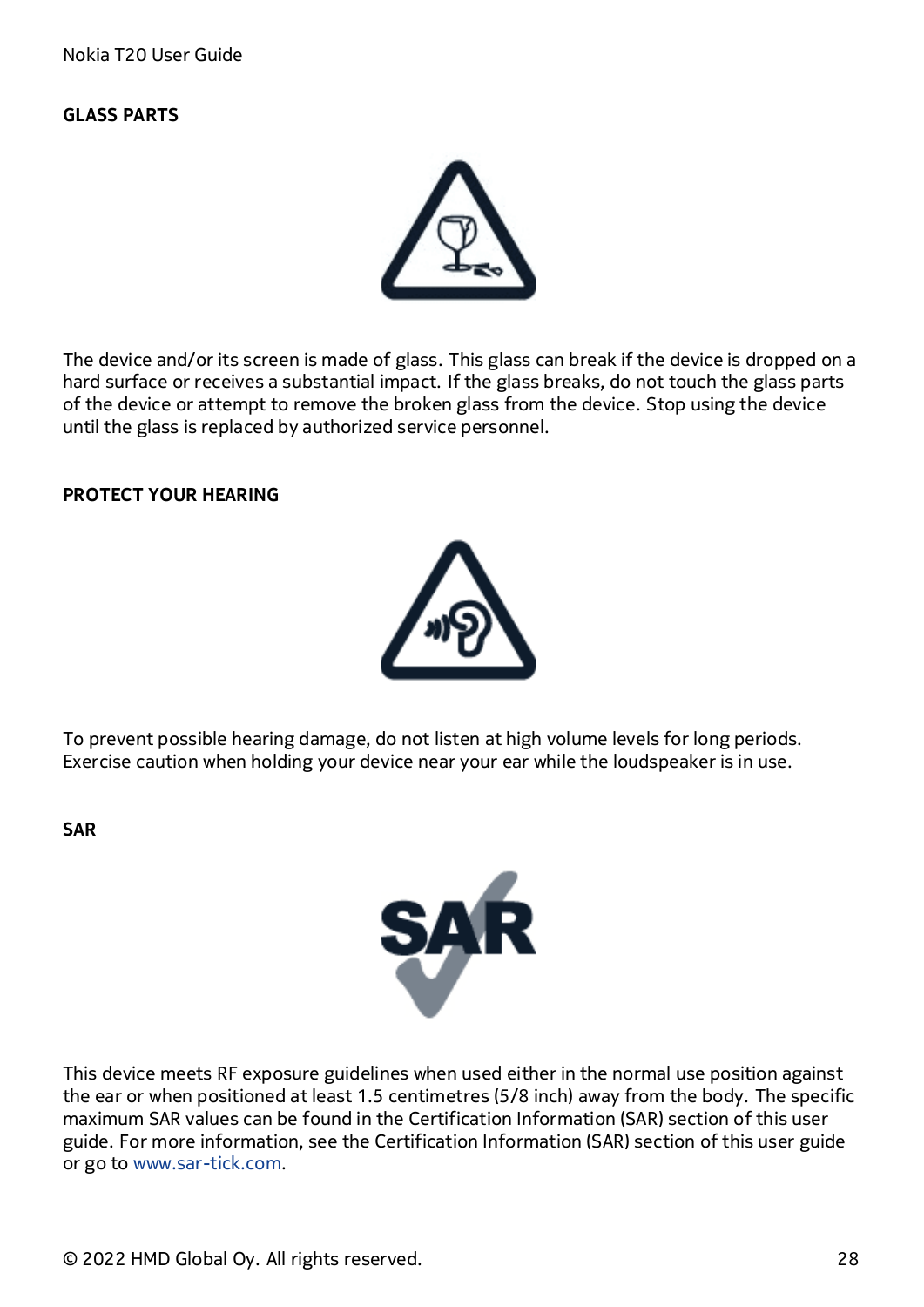$(\cdot)$ 

 $(\cdot)$ 

### <span id="page-28-0"></span>**NETWORK SERVICES AND COSTS**

Using some features and services, or downloading content, including free items, require a network connection. This may cause the transfer of large amounts of data, which may result in data costs. You may also need to subscribe to some features.

**Important**: 4G/LTE might not be supported by your network service provider or by the service provider you are using when traveling. In these cases, you may not be able to make or receive calls, send or receive messages or use mobile data connections. To make sure your device works seamlessly when full 4G/LTE service is not available, it is recommended that you change the highest connection speed from 4G to 3G. To do this, on the home screen, tap Settings > Network & Internet > Mobile network , and switch Preferred network type to 3G .

**Note**: Using Wi-Fi may be restricted in some countries. For example, in the EU, you are only allowed to use 5150–5350 MHz Wi-Fi indoors, and in the USA and Canada, you are only allowed to use 5.15–5.25 GHz Wi-Fi indoors. For more info, contact your local authorities. For more info, contact your network service provider.

### <span id="page-28-1"></span>**TAKE CARE OF YOUR DEVICE**

Handle your device, battery, charger and accessories with care. The following suggestions help you keep your device operational.

- Keep the device dry. Precipitation, humidity, and all types of liquids or moisture can contain minerals that corrode electronic circuits.
- Do not use or store the device in dusty or dirty areas.
- Do not store the device in high temperatures. High temperatures may damage the device or battery.
- Do not store the device in cold temperatures. When the device warms to its normal temperature, moisture can form inside the device and damage it.
- Do not open the device other than as instructed in the user guide.
- Unauthorized modifications may damage the device and violate regulations governing radio devices.
- Do not drop, knock, or shake the device or the battery. Rough handling can break it.
- Only use a soft, clean, dry cloth to clean the surface of the device.
- Do not paint the device. Paint can prevent proper operation.
- Keep the device away from magnets or magnetic fields.
- To keep your important data safe, store it in at least two separate places, such as your device, memory card, or computer, or write down important info.

During extended operation, the device may feel warm. In most cases, this is normal. To avoid getting too warm, the device may automatically slow down, dim display during a video call, close apps, switch off charging, and if necessary, switch itself off. If the device is not working properly, take it to the nearest authorized service facility.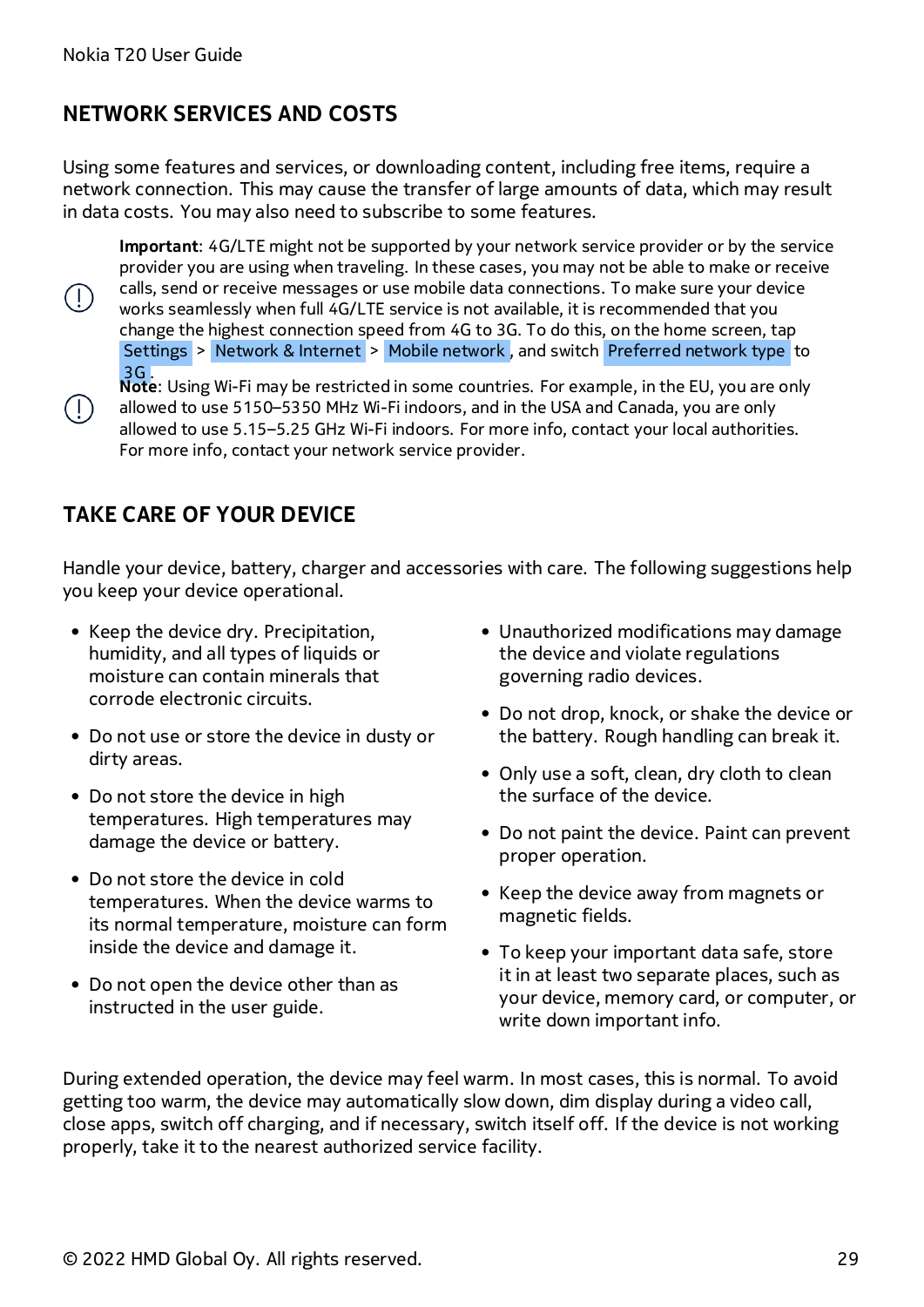### <span id="page-29-0"></span>**RECYCLE**



Always return your used electronic products, batteries, and packaging materials to dedicated collection points. This way you help prevent uncontrolled waste disposal and promote the recycling of materials. Electrical and electronic products contain a lot of valuable materials, including metals (such as copper, aluminum, steel, and magnesium) and precious metals (such as gold, silver, and palladium). All materials of the device can be recovered as materials and energy.

### <span id="page-29-1"></span>**CROSSED-OUT WHEELIE BIN SYMBOL**

#### **Crossed-out wheelie bin symbol**



The crossed-out wheelie bin symbol on your product, battery, literature, or packaging reminds you that all electrical and electronic products and batteries must be taken to separate collection at the end of their working life. Do not dispose of these products as unsorted municipal waste: take them for recycling. For info on your nearest recycling point, check with your local waste authority.

### <span id="page-29-2"></span>**BATTERY AND CHARGER INFORMATION**

#### **Battery and charger info**

To check if your tablet has a removable or non-removable battery, see the Get started guide.

**Devices with a removable battery** Use your device only with an original rechargeable battery. The battery can be charged and discharged hundreds of times, but it will eventually wear out. When the standby time is noticeably shorter than normal, replace the battery.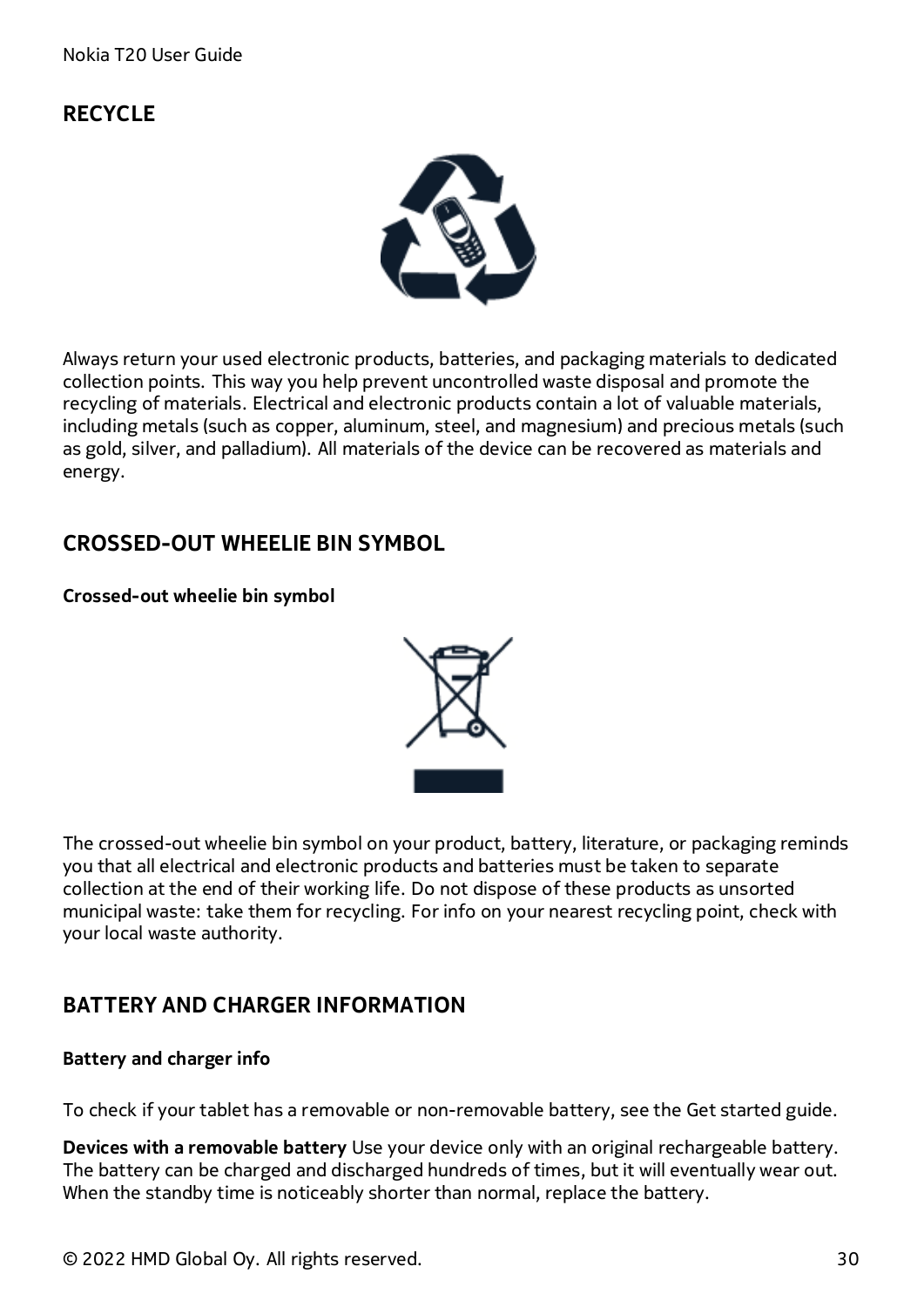**Devices with a non-removable battery** Do not attempt to remove the battery, as you may damage the device. The battery can be charged and discharged hundreds of times, but it will eventually wear out. When the standby time is noticeably shorter than normal, to replace the battery, take the device to the nearest authorized service facility.

Charge your device with a compatible charger. Charger plug type may vary. Charging time can vary depending on device capability.

#### **Battery and charger safety info**

Once charging of your device is complete, unplug the charger from the device and electrical outlet. Please note that continuous charging should not exceed 12 hours. If left unused, a fully charged battery will lose its charge over time.

Extreme temperatures reduce the capacity and lifetime of the battery. Always keep the battery between 15°C and 25°C (59°F and 77°F) for optimal performance. A device with a hot or cold battery may not work temporarily. Note that the battery may drain quickly in cold temperatures and lose enough power to switch off the device within minutes. When you are outdoors in cold temperatures, keep your device warm.

Obey local regulations. Recycle when possible. Do not dispose as household waste.

Do not expose the battery to extremely low air pressure or leave it to extremely high temperature, for example dispose it in a fire, as that may cause the battery to explode or leak flammable liquid or gas.

Do not dismantle, cut, crush, bend, puncture, or otherwise damage the battery in any way. If a battery leaks, do not let liquid touch skin or eyes. If this happens, immediately flush the affected areas with water, or seek medical help. Do not modify, attempt to insert foreign objects into the battery, or immerse or expose it to water or other liquids. Batteries may explode if damaged.

Use the battery and charger for their intended purposes only. Improper use, or use of unapproved or incompatible batteries or chargers may present a risk of fire, explosion, or other hazard, and may invalidate any approval or warranty. If you believe the battery or charger is damaged, take it to a service centre or your device dealer before continuing to use it. Never use a damaged battery or charger. Only use the charger indoors. Do not charge your device during a lightning storm. When charger is not included in the sales pack, charge your device using the data cable (included) and a USB power adaptor (may be sold separately). You can charge your device with third-party cables and power adaptors that are compliant with USB 2.0 or later and with applicable country regulations and international and regional safety standards. Other adaptors may not meet applicable safety standards, and charging with such adaptors could pose a risk of property loss or personal injury.

To unplug a charger or an accessory, hold and pull the plug, not the cord.

Additionally, the following applies if your device has a removable battery:

- Always switch the device off and unplug the charger before removing the battery.
- Accidental short-circuiting can happen when a metallic object touches the metal strips on the battery. This may damage the battery or the other object.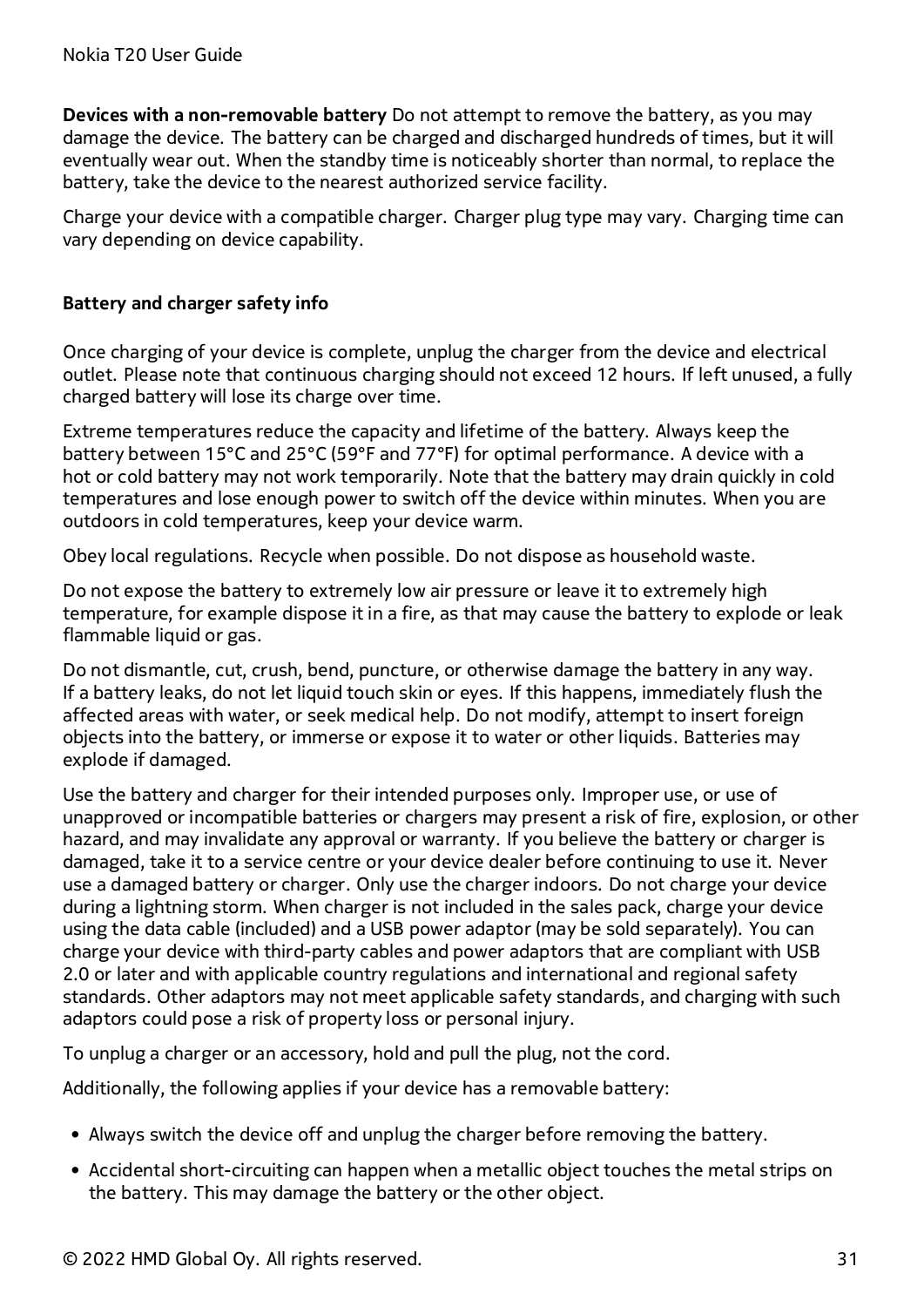### <span id="page-31-0"></span>**SMALL CHILDREN**

Your device and its accessories are not toys. They may contain small parts. Keep them out of the reach of small children.

### <span id="page-31-1"></span>**HEARING**

 $(1)$ 

**Warning:** When you use the headset, your ability to hear outside sounds may be affected. Do not use the headset where it can endanger your safety.

Some wireless devices may interfere with some hearing aids.

### <span id="page-31-2"></span>**PROTECT YOUR DEVICE FROM HARMFUL CONTENT**

Your device may be exposed to viruses and other harmful content. Take the following precautions:

- Be cautious when opening messages. They may contain malicious software or otherwise be harmful to your device or computer.
- Be cautious when accepting connectivity requests, browsing the internet, or downloading content. Do not accept Bluetooth connections from sources you do not trust.
- Only install and use services and software from sources that you trust and that offer adequate security and protection.
- Install antivirus and other security software on your device and any connected computer. Only use one antivirus app at a time. Using more may affect performance and operation of the device and/or computer.
- If you access preinstalled bookmarks and links to third party internet sites, take the appropriate precautions. HMD Global does not endorse or assume liability for such sites.

### <span id="page-31-3"></span>**VEHICLES**

Radio signals may affect improperly installed or inadequately shielded electronic systems in vehicles. For more info, check with the manufacturer of your vehicle or its equipment. Only authorized personnel should install the device in a vehicle. Faulty installation may be dangerous and invalidate your warranty. Check regularly that all wireless device equipment in your vehicle is mounted and operating properly. Do not store or carry flammable or explosive materials in the same compartment as the device, its parts, or accessories. Do not place your device or accessories in the air bag deployment area.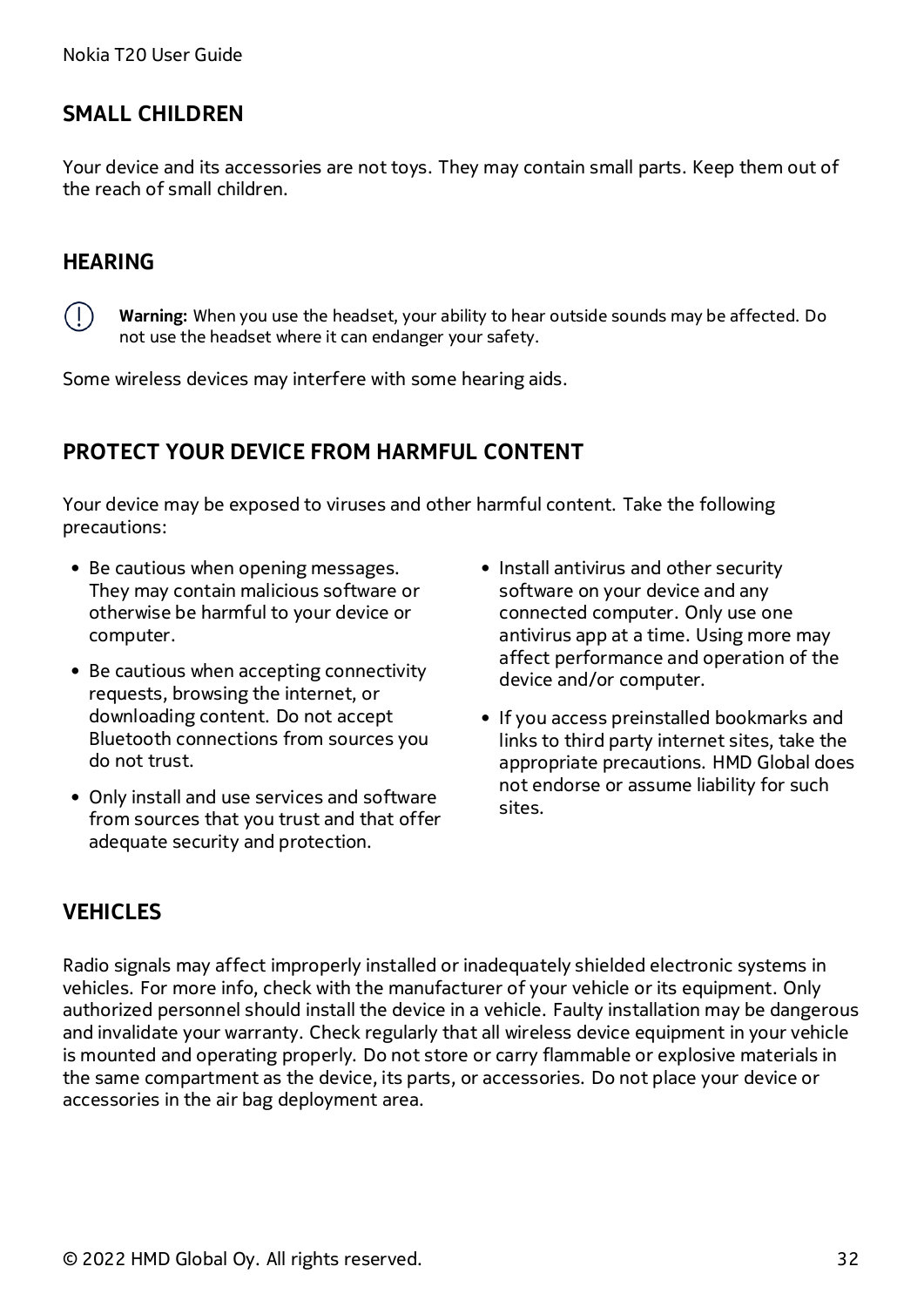### <span id="page-32-0"></span>**POTENTIALLY EXPLOSIVE ENVIRONMENTS**

Switch your device off in potentially explosive environments, such as near gasoline pumps. Sparks may cause an explosion or fire resulting in injury or death. Note restrictions in areas with fuel; chemical plants; or where blasting operations are in progress. Areas with a potentially explosive environment may not be clearly marked. These usually are areas where you are advised to switch your engine off, below deck on boats, chemical transfer or storage facilities, and where the air contains chemicals or particles. Check with the manufacturers of vehicles using liquefied petroleum gas (such as propane or butane) if this device can be safely used in their vicinity.

### <span id="page-32-1"></span>**CERTIFICATION INFORMATION (SAR)**

#### **This mobile device meets guidelines for exposure to radio waves.**

Your mobile device is a radio transmitter and receiver. It is designed not to exceed the limits for exposure to radio waves (radio frequency electromagnetic fields), recommended by international guidelines from the independent scientific organization ICNIRP. These guidelines incorporate substantial safety margins that are intended to assure the protection of all persons regardless of age and health. The exposure guidelines are based on the Specific Absorption Rate (SAR), which is an expression of the amount of radio frequency (RF) power deposited in the head or body when the device is transmitting. The ICNIRP SAR limit for mobile devices is 2.0 W/kg averaged over 10 grams of tissue.

SAR tests are carried out with the device in standard operating positions, transmitting at its highest certified power level, in all its frequency bands.

Please refer to [www.nokia.com/phones/sar](https://www.nokia.com/phones/sar) for the maximum SAR value of the device.

This device meets RF exposure guidelines when used against the head or when positioned at least 5/8 inch (1.5 centimetres) away from the body. When a carry case, belt clip or other form of device holder is used for body-worn operation, it should not contain metal and should provide at least the above stated separation distance from the body.

To send data or messages, a good connection to the network is needed. Sending may be delayed until such a connection is available. Follow the separation distance instructions until the sending is finished.

During general use, the SAR values are usually well below the values stated above. This is because, for purposes of system efficiency and to minimize interference on the network, the operating power of your mobile is automatically decreased when full power is not needed for the call. The lower the power output, the lower the SAR value.

Device models may have different versions and more than one value. Component and design changes may occur over time and some changes could affect SAR values.

For more info, go to [www.sar-tick.com.](http://www.sar-tick.com) Note that mobile devices may be transmitting even if you are not making a voice call.

The World Health Organization (WHO) has stated that current scientific information does not indicate the need for any special precautions when using mobile devices. If you are interested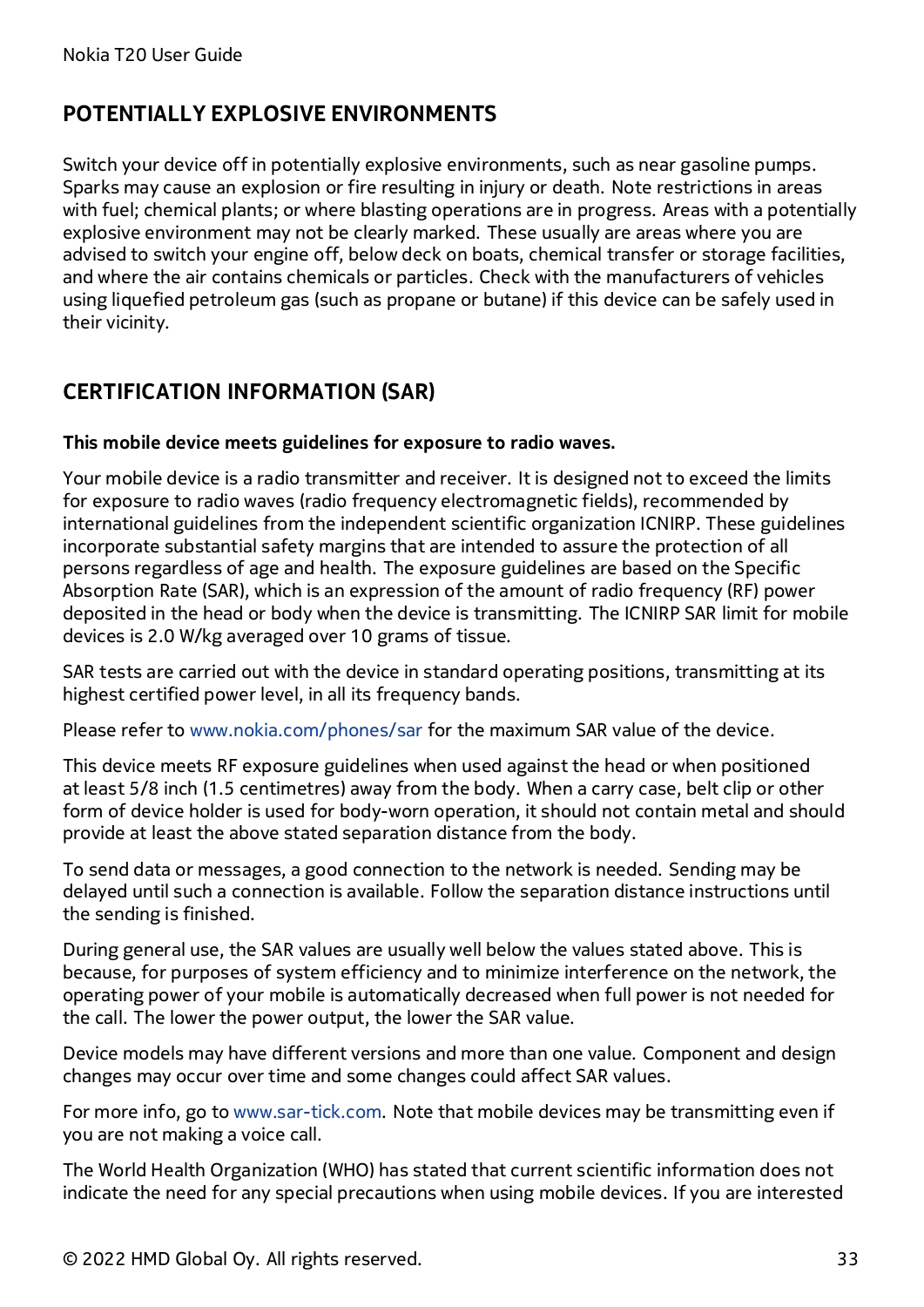in reducing your exposure, they recommend you limit your usage or use a hands-free kit to keep the device away from your head and body. For more information and explanations and discussions on RF exposure, go to the WHO website at [www.who.int/peh-emf/en.](http://www.who.int/peh-emf/en)

### <span id="page-33-0"></span>**ABOUT DIGITAL RIGHTS MANAGEMENT**

When using this device, obey all laws and respect local customs, privacy and legitimate rights of others, including copyrights. Copyright protection may prevent you from copying, modifying, or transferring photos, music, and other content.

### <span id="page-33-1"></span>**COPYRIGHTS AND OTHER NOTICES**

#### **Copyrights and other notices**

The availability of some products, features, applications and services described in this guide may vary by region and require activation, sign up, network and/or internet connectivity and an appropriate service plan. For more info, contact your dealer or your service provider. This device may contain commodities, technology or software subject to export laws and regulations from the US and other countries. Diversion contrary to law is prohibited.

The contents of this document are provided "as is". Except as required by applicable law, no warranties of any kind, either express or implied, including, but not limited to, the implied warranties of merchantability and fitness for a particular purpose, are made in relation to the accuracy, reliability or contents of this document. HMD Global reserves the right to revise this document or withdraw it at any time without prior notice.

To the maximum extent permitted by applicable law, under no circumstances shall HMD Global or any of its licensors be responsible for any loss of data or income or any special, incidental, consequential or indirect damages howsoever caused.

Reproduction, transfer or distribution of part or all of the contents in this document in any form without the prior written permission of HMD Global is prohibited. HMD Global operates a policy of continuous development. HMD Global reserves the right to make changes and improvements to any of the products described in this document without prior notice.

HMD Global does not make any representations, provide a warranty, or take any responsibility for the functionality, content, or end-user support of third-party apps provided with your device. By using an app, you acknowledge that the app is provided as is.

Downloading of maps, games, music and videos and uploading of images and videos may involve transferring large amounts of data. Your service provider may charge for the data transmission. The availability of particular products, services and features may vary by region. Please check with your local dealer for further details and availability of language options.

Certain features, functionality and product specifications may be network dependent and subject to additional terms, conditions, and charges.